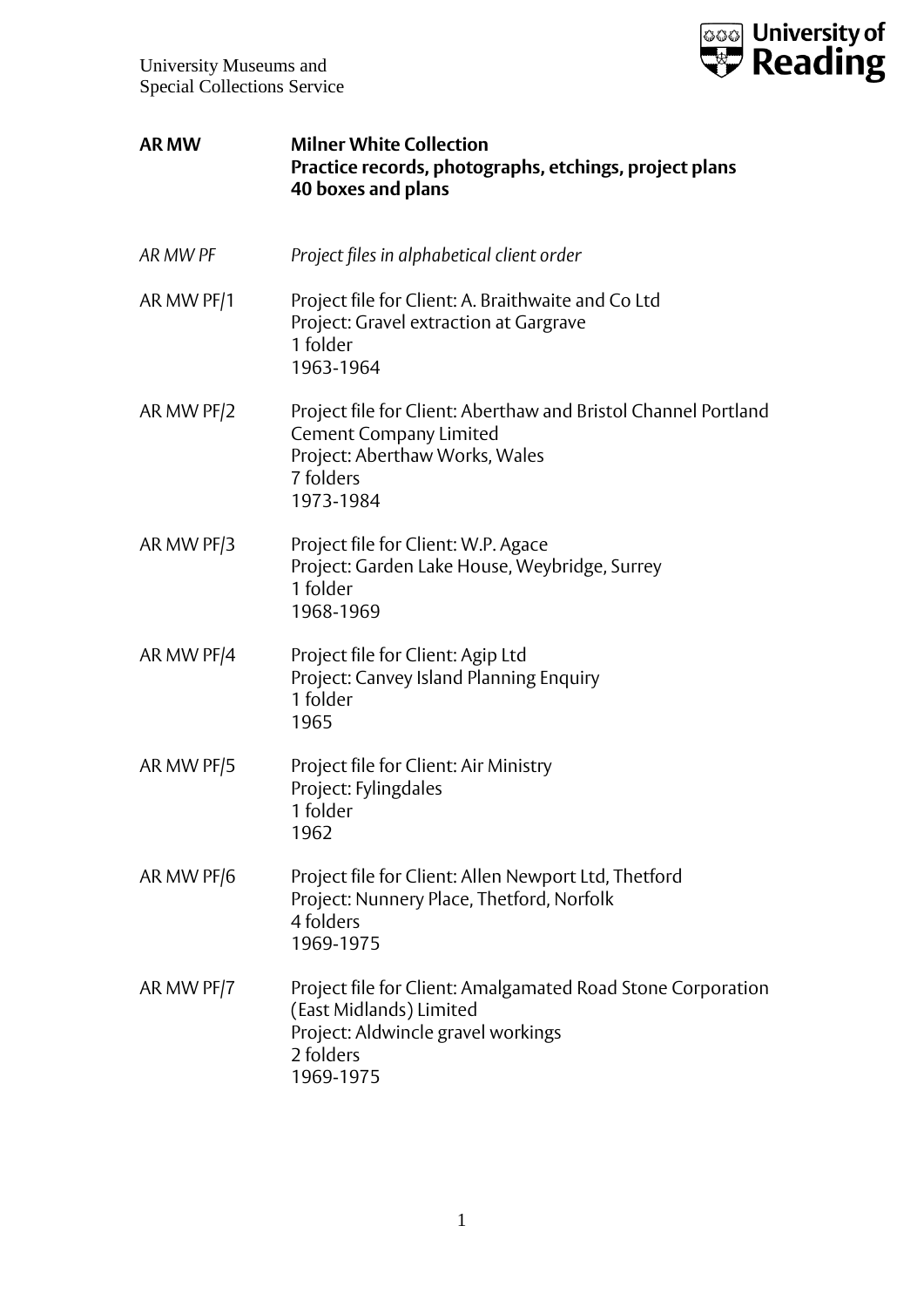

| AR MW PF/8  | Project file for Client: Amalgamated Road Stone Corporation<br>(East Midlands) Limited<br>Project: George Green, Slough<br>1 folder<br>1970-1971                 |
|-------------|------------------------------------------------------------------------------------------------------------------------------------------------------------------|
| AR MW PF/9  | Project file for Client: Amalgamated Road Stone Corporation<br>(East Midlands) Limited<br>Project: Great Langford Pit, near Newport Pagnell<br>2 folders<br>1971 |
| AR MW PF/10 | Project file for Client: Amey Road Stone Corporation (SE) Ltd<br>Project: East Tilbury landfill site<br>2 folders<br>1983                                        |
| AR MW PF/11 | Project file for Client: Amey Road Stone Corporation (SE) Ltd<br>Project: Old Lodge Farm, Chelmsford, Essex<br>2 folders<br>1985-1986                            |
| AR MW PF/12 | Project file for Client: J.S. Anderson<br>Project: Starveacres, Radlett, Hertfordshire<br>1 folder<br>1969-1971                                                  |
| AR MW PF/13 | Project file for Client: R.A. Anthony<br>Project: Park House Farm, Eynsford, Kent<br>1 folder<br>1975-1976                                                       |
| AR MW PF/14 | Project file for Client: W.M. Archibald<br>Project: Allen House School<br>1 folder<br>1960-1961                                                                  |
| AR MW PF/15 | Project file for Client: Dr James Arnott<br>Project: Guzzlers Wood, Ide Hill, near Sevenoaks, Kent<br>1 folder<br>1977-1986                                      |
| AR MW PF/16 | Project file for Client: Dr James Arnott<br>Project: New Temple Cottage, Ide Hill, near Sevenoaks, Kent<br>7 folders<br>1970-1977                                |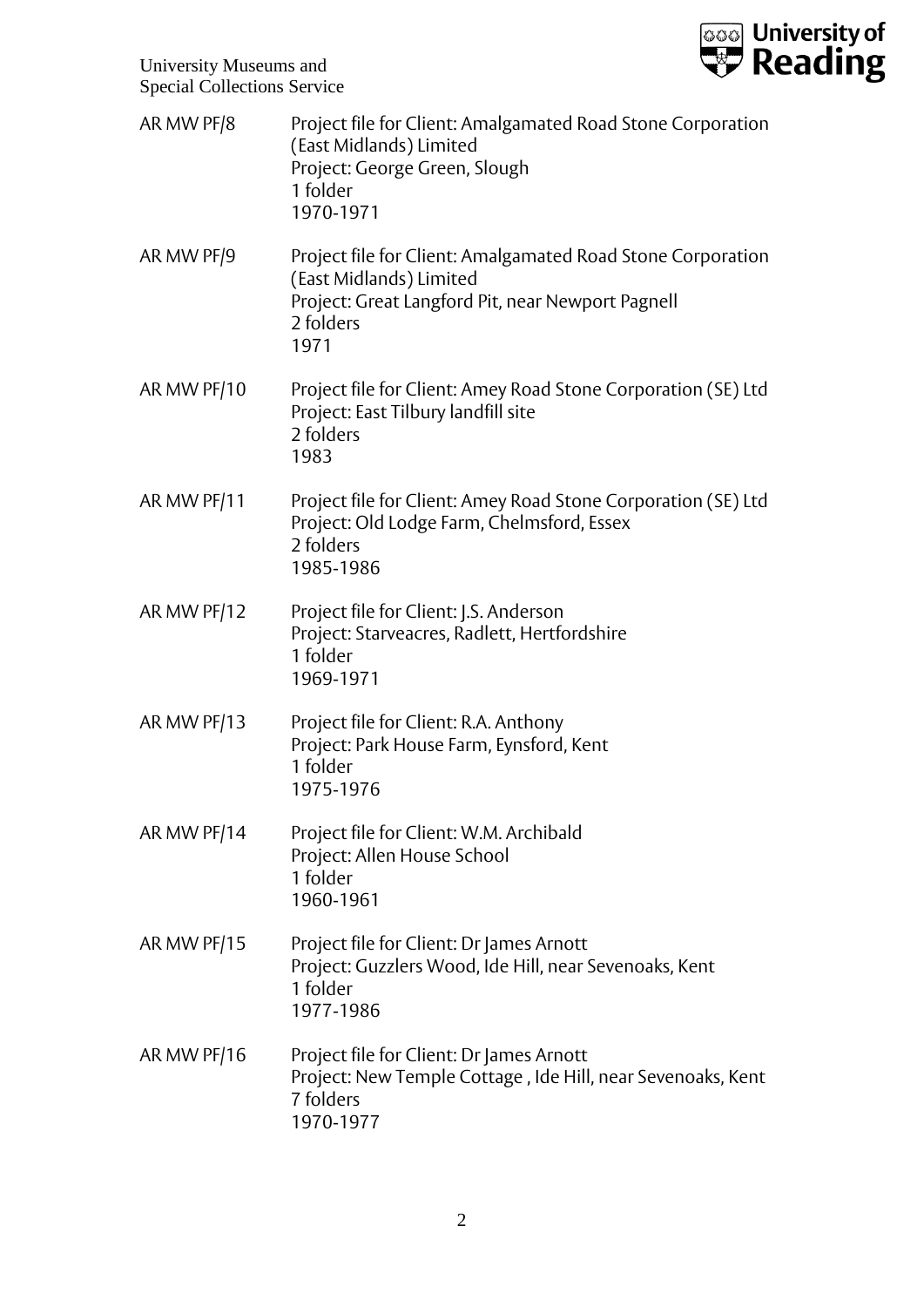

| AR MW PF/17 | Project file for Client: F. Arpino<br>Project: Linwood, Linden Chase, Sevenoaks, Kent<br>1 folder<br>1993                      |
|-------------|--------------------------------------------------------------------------------------------------------------------------------|
| AR MW PF/18 | Project file for Client: D. Baber<br>Project: Garden, Old Place Manor, Pulborough<br>1 folder<br>1965                          |
| AR MW PF/19 | Project file for Client: Bentley Parochial Church Council<br>Project: Bentley Church Garden of Remembrance<br>1 folder<br>1964 |
| AR MW PF/20 | Project file for Client: Berk Chemicals Ltd<br>Project: Basingstoke, office block<br>1 folder<br>1972                          |
| AR MW PF/21 | Project file for Client: Mrs E. Biddulph<br>Project: Red Lodge, Cedar Road, Hook Heath, Woking<br>1 folder<br>1969             |
| AR MW PF/22 | Project file for Client: University of Birmingham<br>Project: West Hills playing field<br>13 folders<br>1963-1970              |
| AR MW PF/23 | Project file for Client: Paul Black<br>Project: Glebe House, Brenchley, Tonbridge, Kent<br>1 folder<br>1991                    |
| AR MW PF/24 | Project file for Client: N. Blond<br>Project: Garden, Gotwick Manor, East Grinstead, Sussex<br>1 folder<br>1969                |
| AR MW PF/25 | Project file for Client: Mrs Bloomfield<br>Project: Garden, Acacia Road, London<br>1 folder<br>1962                            |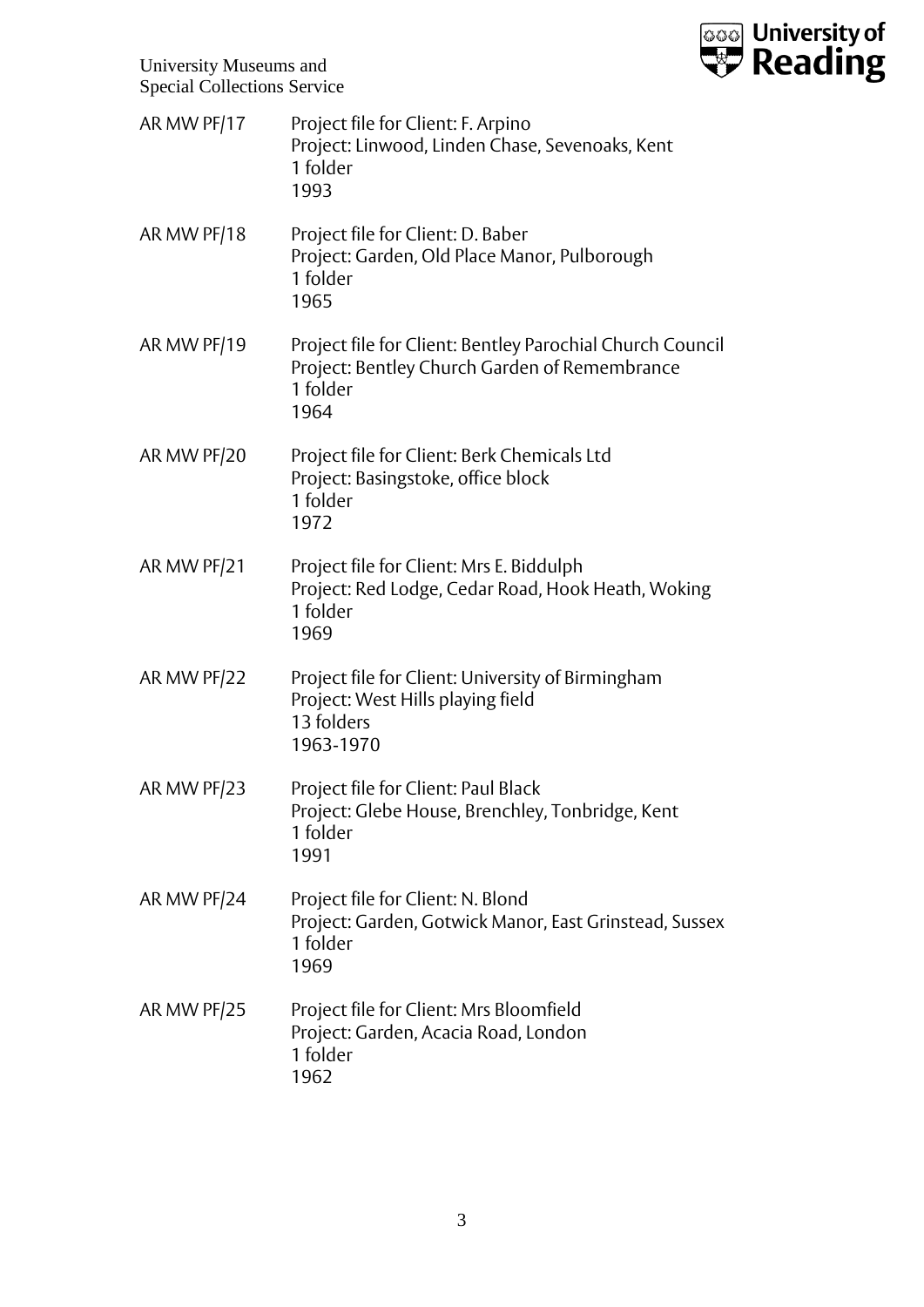

| AR MW PF/26 | Project file for Client: Bloomsbury Housing Foundation<br>Project: Wyatt Street Housing Development, Maidstone<br>1 folder<br>1973-1975        |
|-------------|------------------------------------------------------------------------------------------------------------------------------------------------|
| AR MW PF/27 | Project file for Client: Borough of Scunthorpe<br>Project: Central Park<br>1 folder<br>1939-1947                                               |
| AR MW PF/28 | Project file for Client: Borough of Weymouth<br>Project: Radipole Lakes<br>1 folder<br>1933                                                    |
| AR MW PF/29 | Project file for Client: H. Boulter<br>Project: Garden, Eynsford<br>4 folders<br>1983                                                          |
| AR MW PF/30 | Project file for Client: Bovis Ltd<br>Project: Hestair Warehouse, Hounslow<br>1 folder<br>1972                                                 |
| AR MW PF/31 | Project file for Client: Boyes Turner & Burrows<br>Project: Leoben Developments, Alder Moors, Woodley,<br><b>Berkshire</b><br>1 folder<br>1975 |
| AR MW PF/32 | Project file for Client: Bramley Parish Council<br>Project: Sportsground<br>1 folder<br>1962                                                   |
| AR MW PF/33 | Project file for Client: A.P. Breedyk<br>Project: House to rear of 25 Knole Way, Sevenoaks<br>1 folder<br>1996                                 |
| AR MW PF/34 | Project file for Client: British Airport Authority<br>Project: Heathrow Cargo Terminal<br>1 folder<br>1968-1970                                |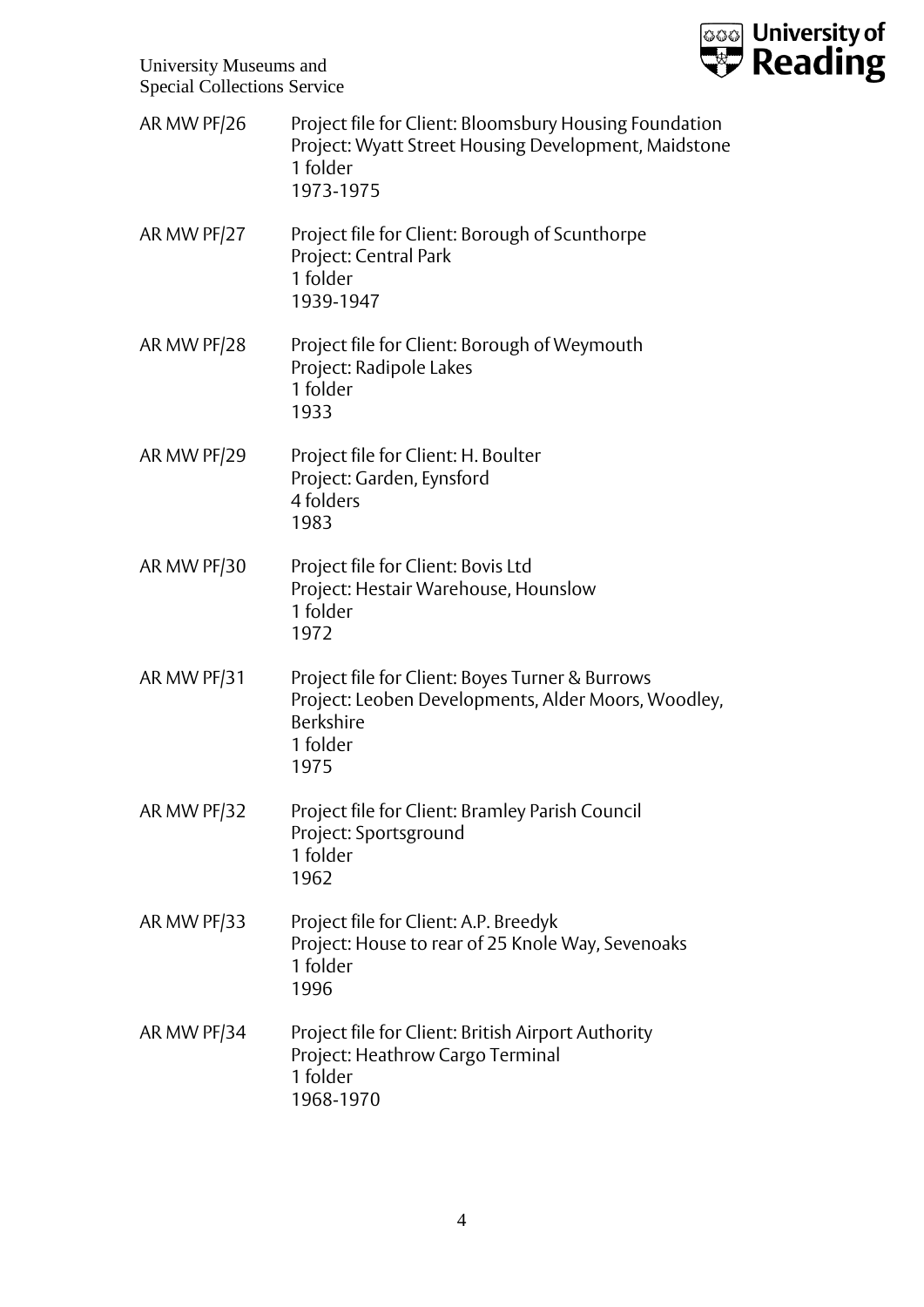

| AR MW PF/35 | Project file for Client: British Government<br>Project: Victoria Memorial, Calcutta, India<br>1 doc<br><b>Undated</b> [1935?]   |
|-------------|---------------------------------------------------------------------------------------------------------------------------------|
| AR MW PF/36 | Project file for Client: British Rail Staff Association<br>Project: Raynes Park sportsground<br>1 folder<br>1964                |
| AR MW PF/37 | Project file for Client: British Rail Staff Association<br>Project: Southampton sportsground<br>1 folder<br>1964                |
| AR MW PF/38 | Project file for Client: British Transport Commission<br>Project: Sportsgrounds<br>1 folder<br>1962-1963                        |
| AR MW PF/39 | Project file for Client: C.A.V. Ltd<br>Project: Sportsground<br>1 folder<br>1960                                                |
| AR MW PF/40 | Project file for Client: Cambuhy Coffee and Cotton Estates<br>Limited<br>Project: Report on soil exhaustion<br>1 folder<br>1948 |
| AR MW PF/41 | Project file for Client: Canadian Government<br>Project: Parliament Buildings, Ottawa<br>1 folder<br>1912                       |
| AR MW PF/42 | Project file for Client: Cawood Associates Limited<br>Project: Great Waltham Quarry<br>2 folders<br>1978                        |
| AR MW PF/43 | Project file for Client: Celcon Limited<br>Project: Ryarsh Brickworks<br>1 folder<br>1984                                       |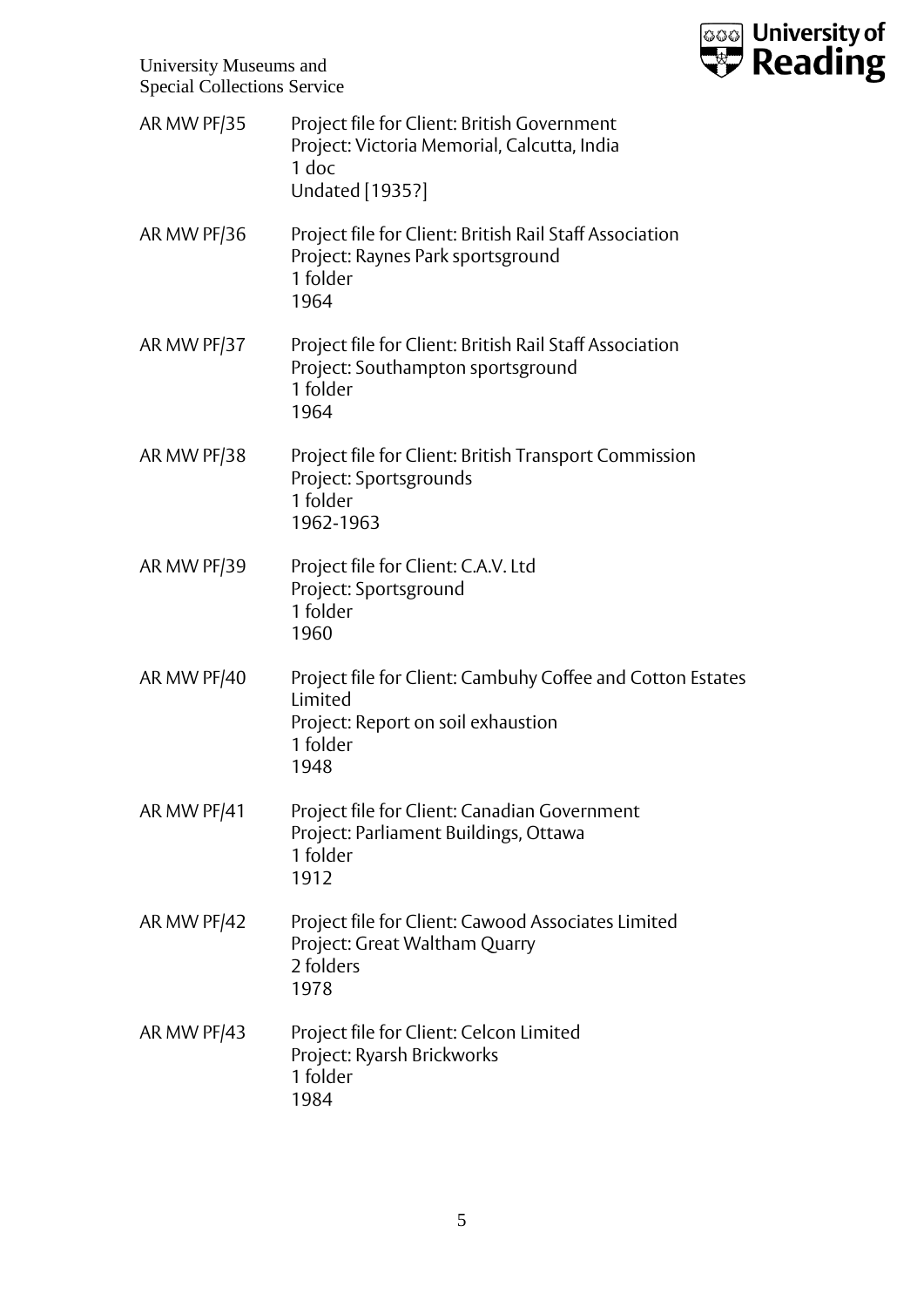

| AR MW PF/44 | Project file for Client: Central Electricity Generating Board<br>Project: C.E.R.L Research Laboratories, Leatherhead<br>1 folder<br>1961-1963 |
|-------------|-----------------------------------------------------------------------------------------------------------------------------------------------|
| AR MW PF/45 | Project file for Client: Central Electricity Generating Board<br>Project: Ferrybridge Power Station<br>6 folders<br>1961-1970                 |
| AR MW PF/46 | Project file for Client: Central Electricity Generating Board<br>Project: High Marnham Power Station<br>1 folder<br>1959-1962                 |
| AR MW PF/47 | Project file for Client: Central Electricity Generating Board<br>Project: Holme Pierrepont Power Station<br>1 folder<br>1960-1961             |
| AR MW PF/48 | Project file for Client: Central Electricity Generating Board<br>Project: Kingsnorth Power Station<br>5 folders<br>1966-1978                  |
| AR MW PF/49 | Project file for Client: Central Electricity Generating Board<br>Project: Osbaldwick - Malton Line<br>1 folder<br>1964-1967                   |
| AR MW PF/50 | Project file for Client: Central London Housing Society for the<br>Aged Limited<br>Project: Oldfield Estate, London<br>1 folder<br>1969-1972  |
| AR MW PF/51 | Project file for Client: Central London Housing Trust<br>Project: Ada Court<br>1 folder<br>1966-1972                                          |
| AR MW PF/52 | Project file for Client: Central London Housing Trust<br>Project: Dora House<br>1 folder<br>1969-1972                                         |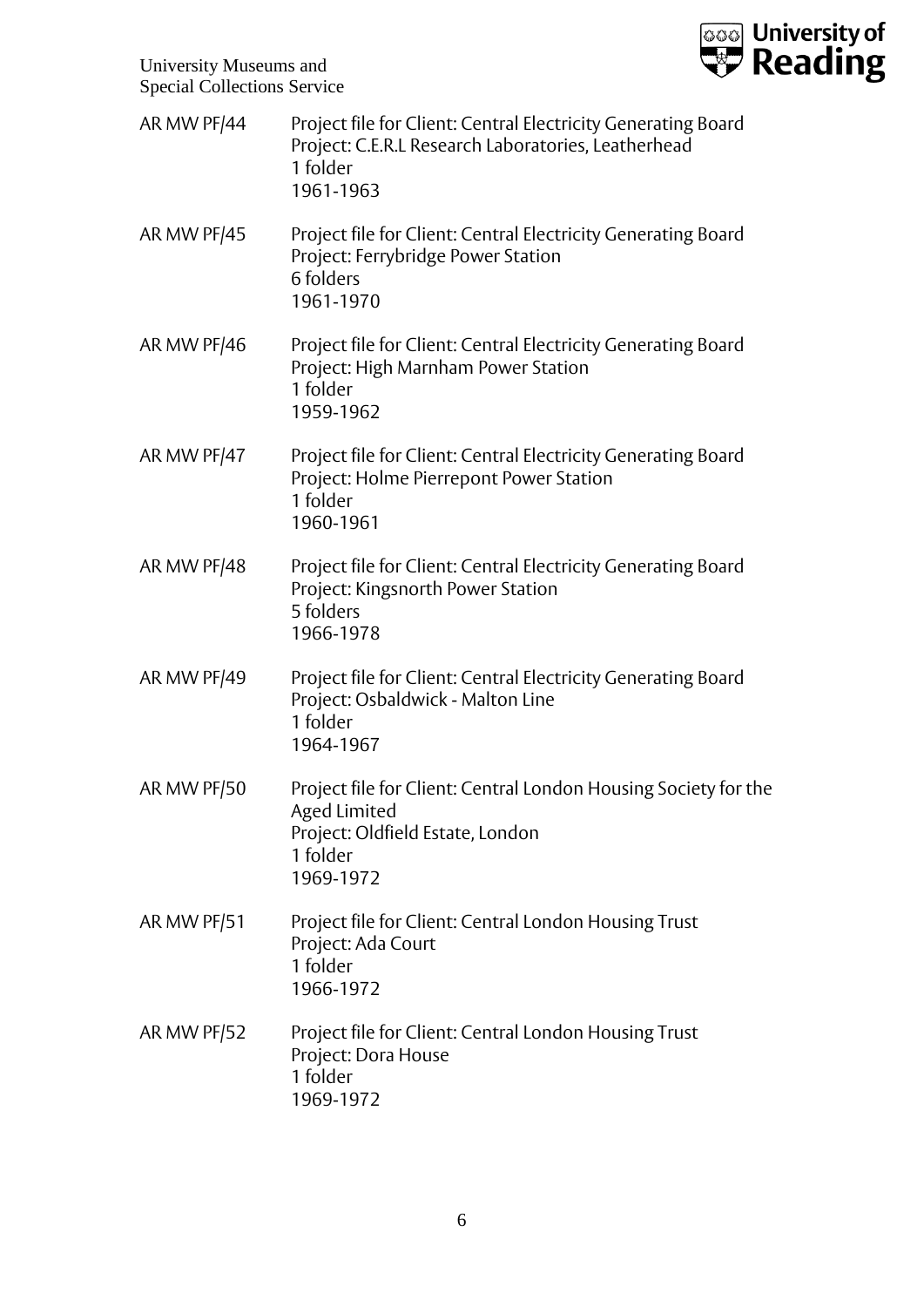

| AR MW PF/53 | Project file for Client: Chapman Cole Partnership<br>Project: Chinese Temple and 'old folk's home'<br>1 folder<br>1991 |
|-------------|------------------------------------------------------------------------------------------------------------------------|
| AR MW PF/54 | Project file for Client: Charlton Sand & Ballast Co. Ltd<br>Project: Ferris Meadow extraction<br>1 folder<br>1968-1969 |
| AR MW PF/55 | Project file for Client: R.P. Chester<br>Project: Garden and entrance to Warnford Park<br>1 folder<br>1961             |
| AR MW PF/56 | Project file for Client: Chevel Property Management Limited<br>Project: Updown Hill House<br>8 folders<br>1987         |
| AR MW PF/57 | Project file for Client: Cobham Parochial Church Council<br>Project: Cobham churchyard<br>1 folder<br>1965-1966        |
| AR MW PF/58 | Project file for Client: Colonel Coke<br>Project: Jenkyns Place<br>1 folder<br>1948                                    |
| AR MW PF/59 | Project file for Client: Close Morton & Co<br>Project: Regent's College<br>7 folders<br>1985                           |
| AR MW PF/60 | Project file for Client: Chichester Crematorium Company<br>Project: Chichester Crematorium<br>1 folder<br>1971         |
| AR MW PF/61 | Project file for Client: Chrysler (UK) Limited<br>Project: Bruntingthorpe Proving Ground<br>3 folders<br>1976          |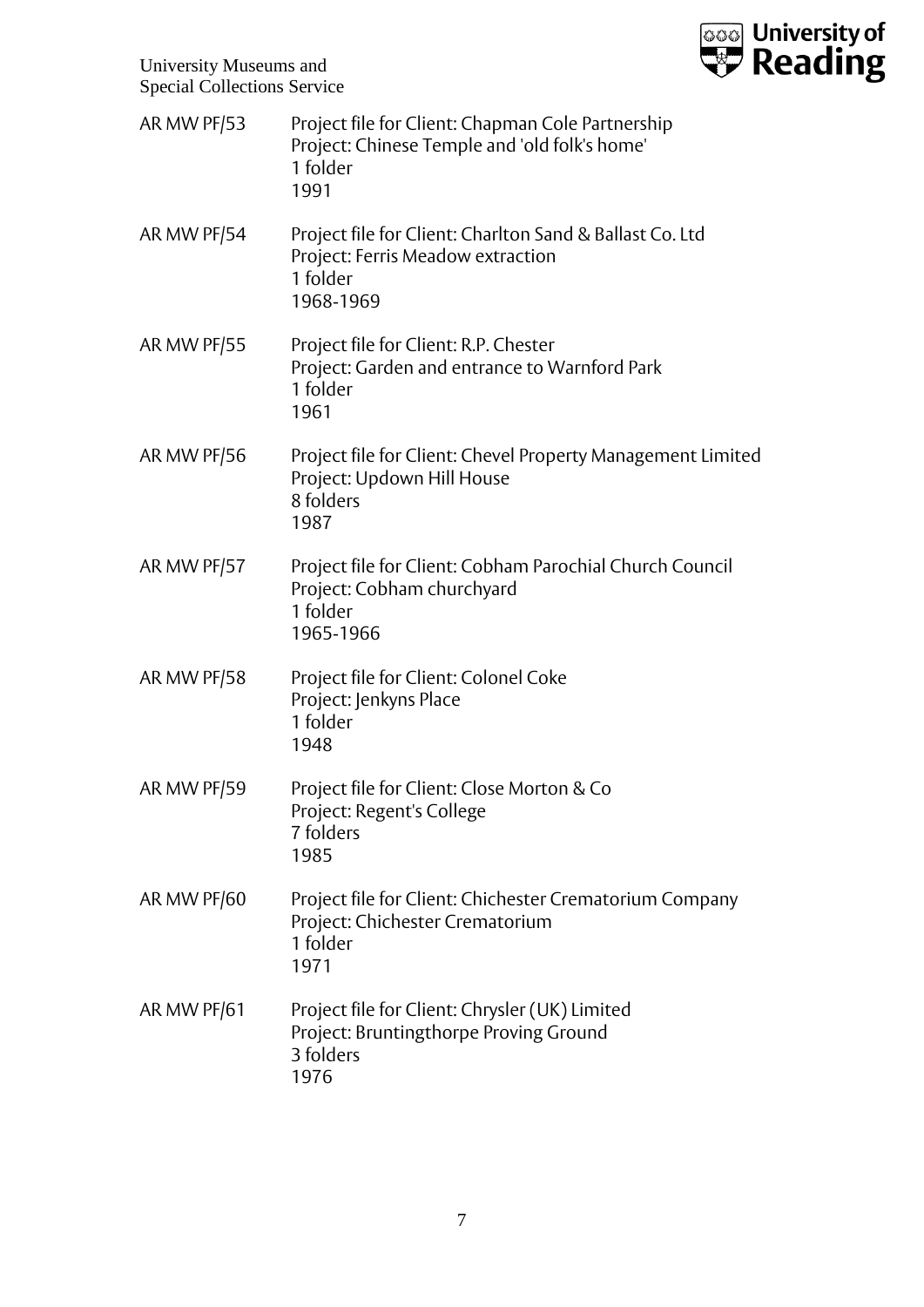

| AR MW PF/62 | Project file for Client: Church of England Children's Society<br>Project: Children's nurseries<br>2 folders<br>1970         |
|-------------|-----------------------------------------------------------------------------------------------------------------------------|
| AR MW PF/63 | Project file for Client: Mr and Mrs Coles<br>Project: Whitcombe Close, Lords Wood<br>1 folder<br>1989                       |
| AR MW PF/64 | Project file for Client: Cope's Taverns Ltd<br>Project: Jack Straw's Castle<br>1 folder<br>1965                             |
| AR MW PF/65 | Project file for Client: Crawley Development Corporation<br>Project: Tilgate Housing Area<br>2 folders<br>1957-1962         |
| AR MW PF/66 | Project file for Client: Lt Col R.D. Creagh<br>Project: Long Barn View, Weald<br>1 folder<br>1991                           |
| AR MW PF/67 | Project file for Client: Crofton Place Estate Co<br>Project: Crofton Place Development<br>1 folder<br>1970                  |
| AR MW PF/68 | Project file for Client: Crookes Laboratories Ltd<br>Project: Telford Road Laboratory<br>1 folder<br>1966                   |
| AR MW PF/69 | Project file for Client: Crowborough Town Council<br>Project: Goldsmith's Rcreation Ground, Crowborough<br>1 folder<br>1994 |
| AR MW PF/70 | Project file for Client: Crown Estate Paving Commission<br>Project: Regent's Park dispute<br>1 folder<br>1947               |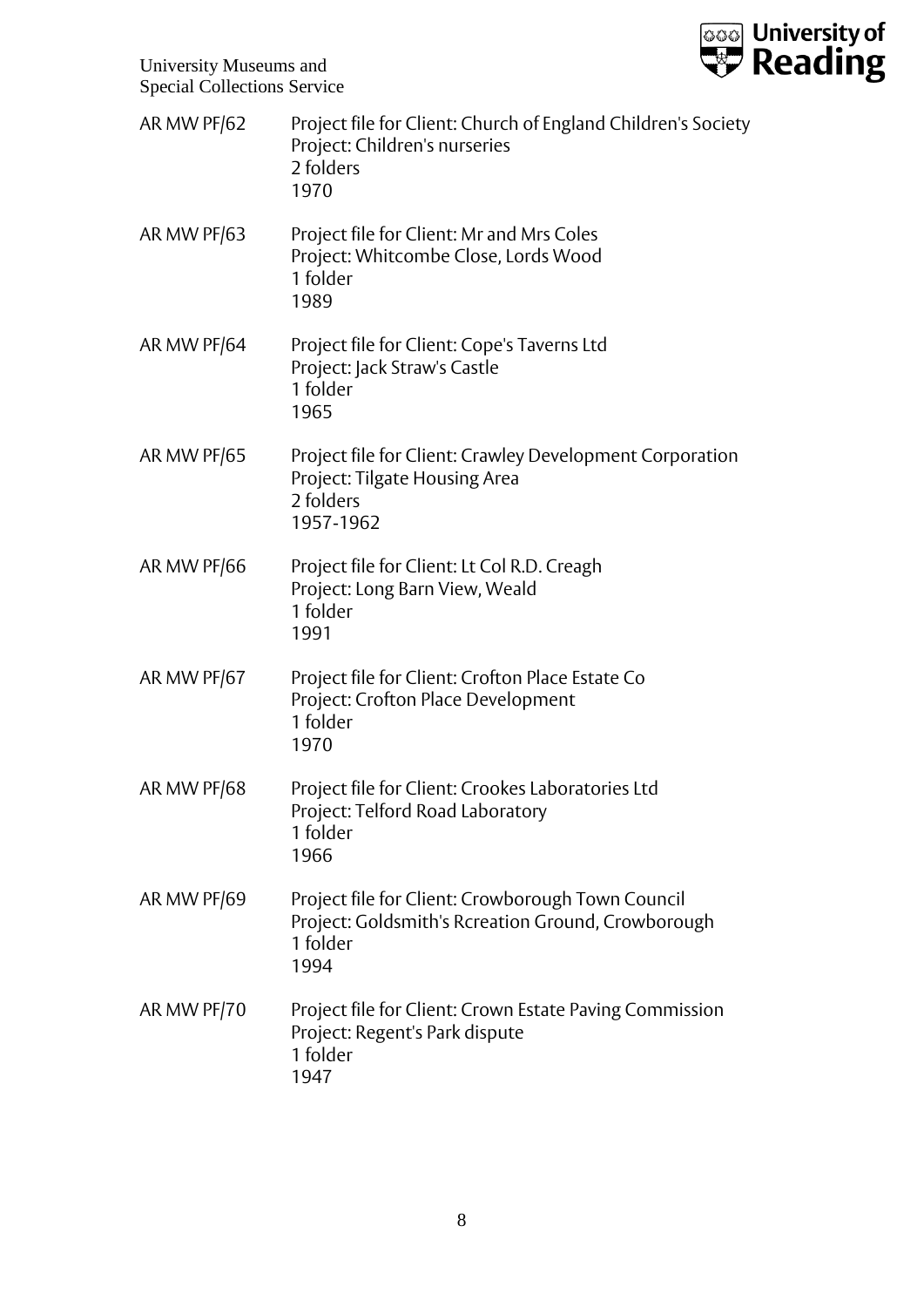

| AR MW PF/71 | Project file for Client: John Cuthbert<br>Project: Burntwood Road, Sevenoaks, Kent<br>1 folder<br>1989                                 |
|-------------|----------------------------------------------------------------------------------------------------------------------------------------|
| AR MW PF/72 | Project file for Client: E. D'Abo<br>Project: Arbitration, The Grange, Bexhill-on-Sea<br>1 folder<br>1972                              |
| AR MW PF/73 | Project file for Client: G.C. Dalby<br>Project: Paul's Farm Oast, Tonbridge, Kent<br>1 folder<br>1989                                  |
| AR MW PF/74 | Project file for Client: Mrs L. D'Ambrumenil<br>Project: Garden, Belom's Farm, Alton<br>1 folder<br>1969                               |
| AR MW PF/75 | Project file for Client: Dartford Borough Council<br>Project: Brookland Lakes Improvement/Heath Lane Open<br>Space<br>1 folder<br>1994 |
| AR MW PF/76 | Project file for Client: Dartmoor Preservation Association<br>Project: Princetown Prison Inquiry<br>1 folder<br>1960                   |
| AR MW PF/77 | Project file for Client: The Rev W.W. Davidson<br>Project: Esher Churchyard, Garden of Remembrance<br>1 folder<br>1963                 |
| AR MW PF/78 | Project file for Client: O.A. Davis<br>Project: Garden, Heath Drive, Hampstead<br>1 folder<br>1960-1961                                |
| AR MW PF/79 | Project file for Client: R. Davis<br>Project: Magdalen Grove, Orpington, Kent<br>1 folder<br>1988                                      |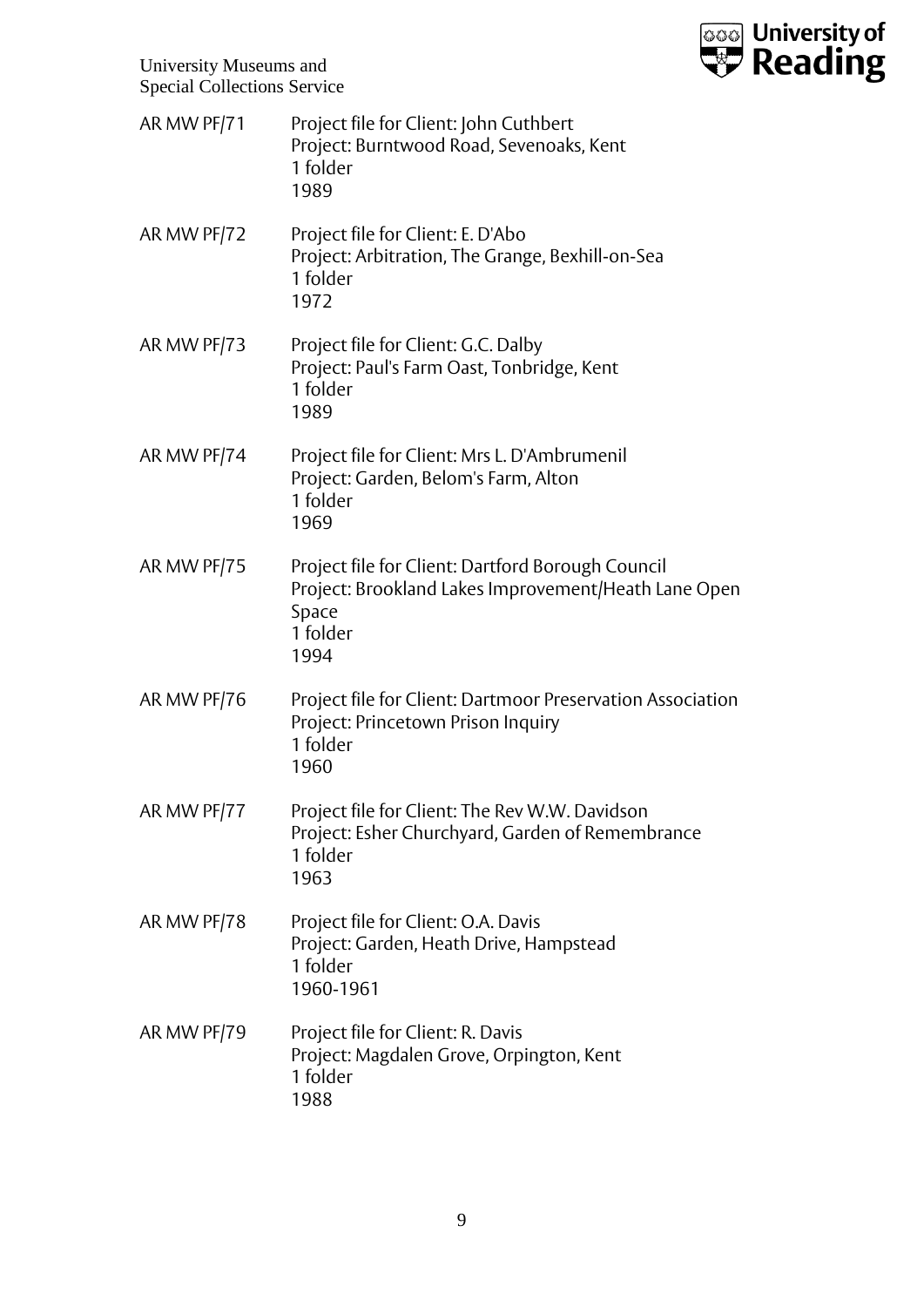

| AR MW PF/80 | Project file for Client: Department of Environment<br>Project: Upper Heyford, RAF/USAF<br>24 folders<br>1972-1984               |
|-------------|---------------------------------------------------------------------------------------------------------------------------------|
| AR MW PF/81 | Project file for Client: Department of Environment<br>Project: H.P. Prison Wayland, Griston, Norfolk<br>74 folders<br>1974-1989 |
| AR MW PF/82 | Project file for Client: Department of Transport<br>Project: A23 Coulsdon Inner Relief Road<br>1 folder<br>1987                 |
| AR MW PF/83 | Project file for Client: Department of Transport<br>Project: A406 North Circular Road<br>1 folder<br>1990                       |
| AR MW PF/84 | Project file for Client: Earl of Derby's Estate<br>Project: Gardens, Knowsley<br>1 folder<br>1961                               |
| AR MW PF/85 | Project file for Client: Dexion Limited<br>Project: Factory frontage<br>1 folder<br>1960-1961                                   |
| AR MW PF/86 | Project file for Client: Docker Andrew & Co<br>Project: 3 Vale Rise, Golders Green<br>1 folder<br>1971                          |
| AR MW PF/87 | Project file for Client: Dorset County Council<br>Project: CEGB Dungeness to Exeter Line<br>1 folder<br>1963                    |
| AR MW PF/88 | Project file for Client: Droitwich Spa Sea Bathing Lido<br>Project: Brine Baths<br>1 folder<br>1946                             |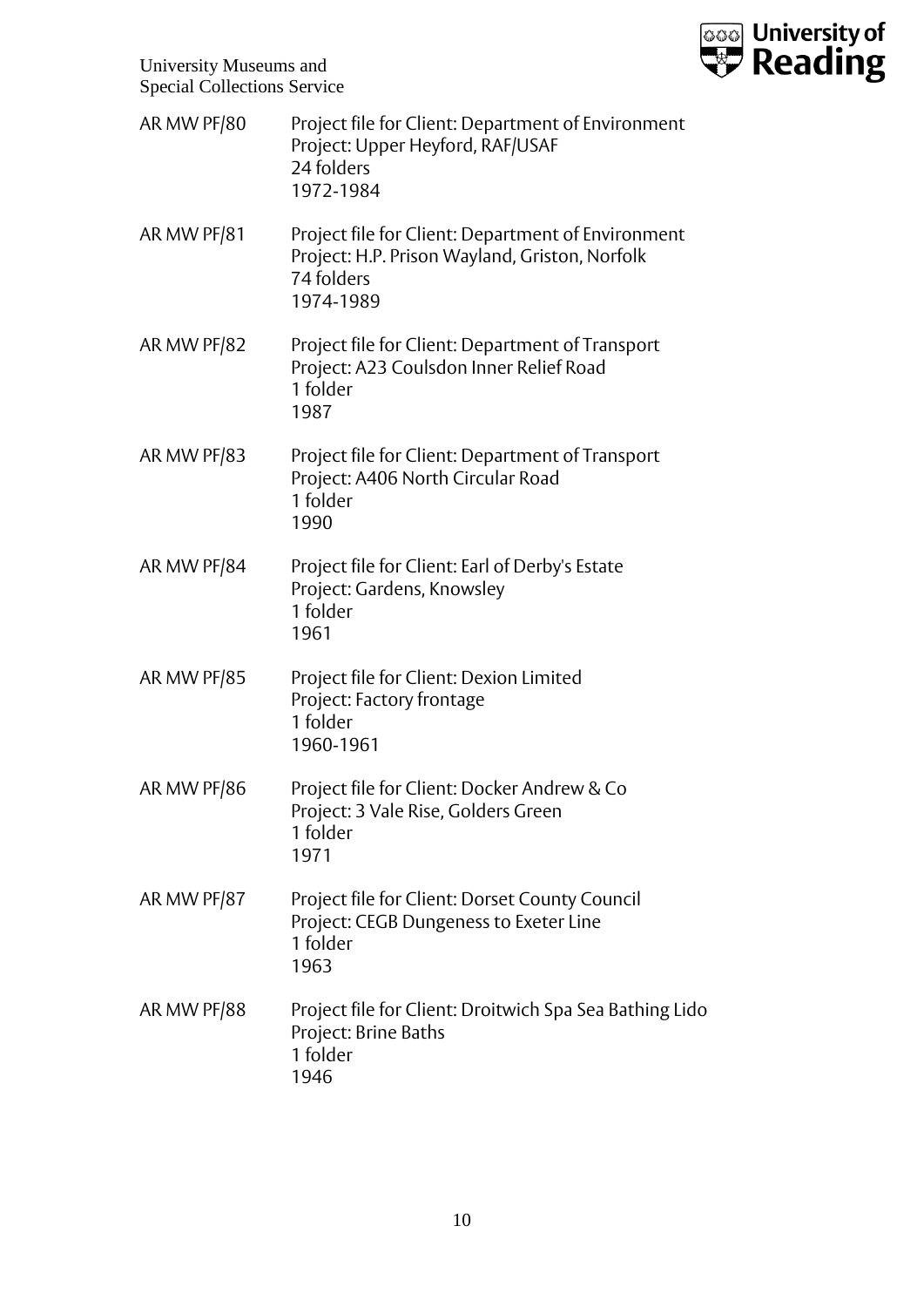

| AR MW PF/89 | Project file for Client: J.H. Dunlop<br>Project: Beechmont, Sevenoaks<br>1 folder<br>1978                                 |
|-------------|---------------------------------------------------------------------------------------------------------------------------|
| AR MW PF/90 | Project file for Client: P. Dunstall<br>Project: Darenthdale Lake<br>1 folder<br>1984                                     |
| AR MW PF/91 | Project file for Client: E. & J.W. Glendinning Limited<br>Project: Ashburton, Devon<br>2 folders<br>1970                  |
| AR MW PF/92 | Project file for Client: EMI Electronics Ltd<br>Project: Feltham Hill Road<br>1 folder<br>1973                            |
| AR MW PF/93 | Project file for Client: Eastwoods Cement Limited<br>Project: Proposed cement works at Lewes, Sussex<br>2 folders<br>1966 |
| AR MW PF/94 | Project file for Client: Egham Urban District Council<br>Project: Riverside Walk, Virginia Water<br>4 folders<br>1974     |
| AR MW PF/95 | Project file for Client: R. Ellman-Brown<br>Project: Garden at Woldingham<br>1 folder<br>1972                             |
| AR MW PF/96 | Project file for Client: Rev. A. Elphinstone<br>Project: Garden at Worplesdon<br>1 folder<br>1969                         |
| AR MW PF/97 | Project file for Client: English Industrial Estate Corporation<br>Project: Bromborough<br>1 folder<br>1978                |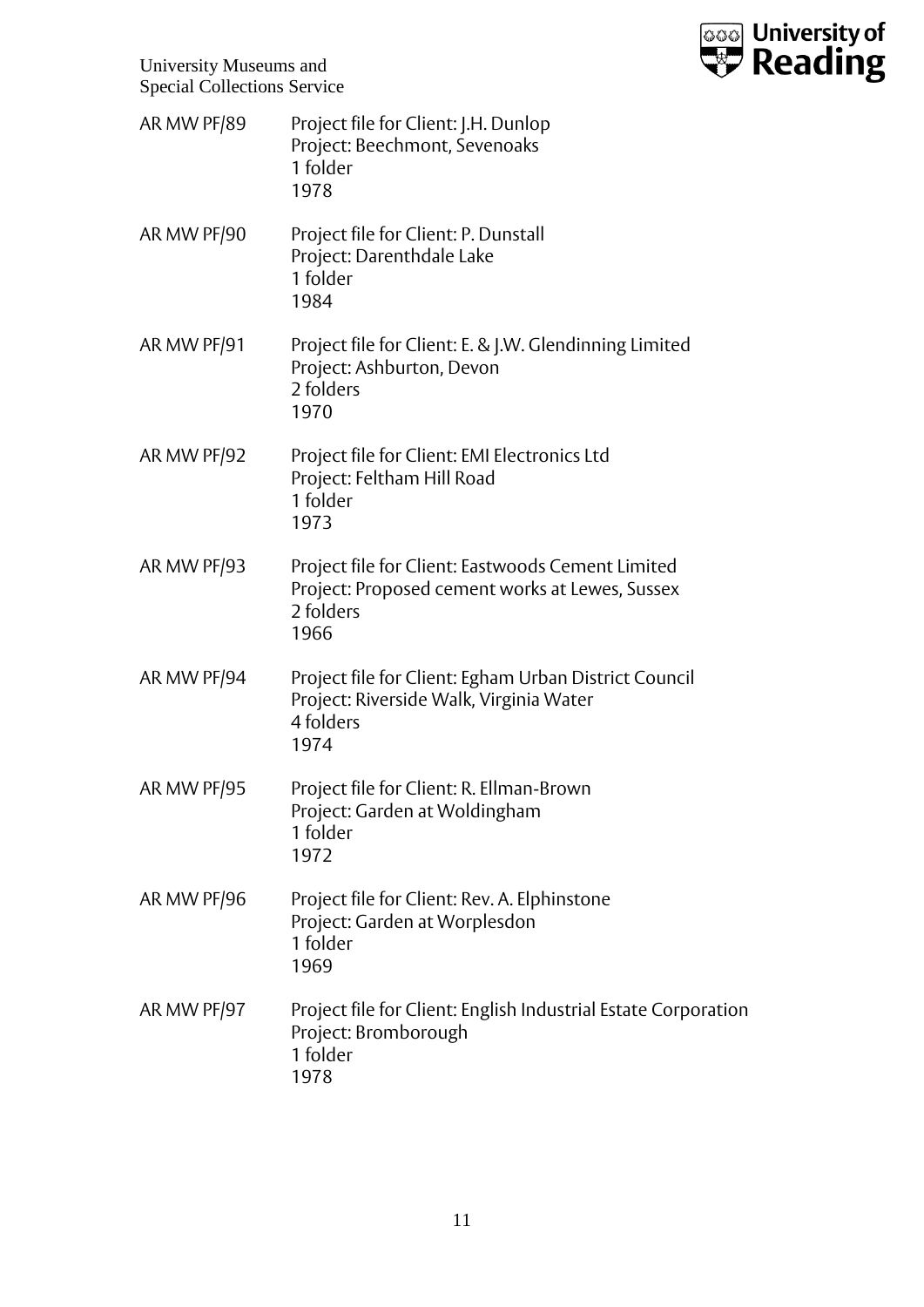

| AR MW PF/98         | Project file for Client: English Industrial Estate Corporation<br>Project: King Edward Street, Liverpool<br>1 folder<br>1978 |
|---------------------|------------------------------------------------------------------------------------------------------------------------------|
| AR MW PF/99         | Project file for Client: Derek Evans<br>Project: Garden at Mary Knoll, Jacobs Well<br>1 folder<br>1968                       |
| AR MW PF/100        | Project file for Client: Ferguson & McIlveen<br>Project: Cranleigh Drainage Restoration<br>1 folder<br>1983                  |
| <b>AR MW PF/101</b> | Project file for Client: Tony Fisher<br>Project: St. Martin's Drive, Eynsford<br>1 folder<br>1993                            |
| AR MW PF/102        | Project file for Client: Fisher v. Fitzgerald arbitration<br>Project: St. Mary's Avenue, Barnes<br>1 folder<br>1963          |
| AR MW PF/103        | Project file for Client: Folley Bros Limited<br>Project: Spade Oak Quarry, Little Marlow<br>4 folders<br>1979                |
| AR MW PF/104        | Project file for Client: Ford Motor Co Ltd<br>Project: Basildon Research Centre<br>1 folder<br>1967                          |
| <b>AR MW PF/105</b> | Project file for Client: Miss F. Foster<br>Project: Garden at Leybourne Castle, West Malling<br>1 folder<br>1970             |
| AR MW PF/106        | Project file for Client: R. Frilliang<br>Project: Garden at Anvers, Belgium<br>1 folder<br>1965                              |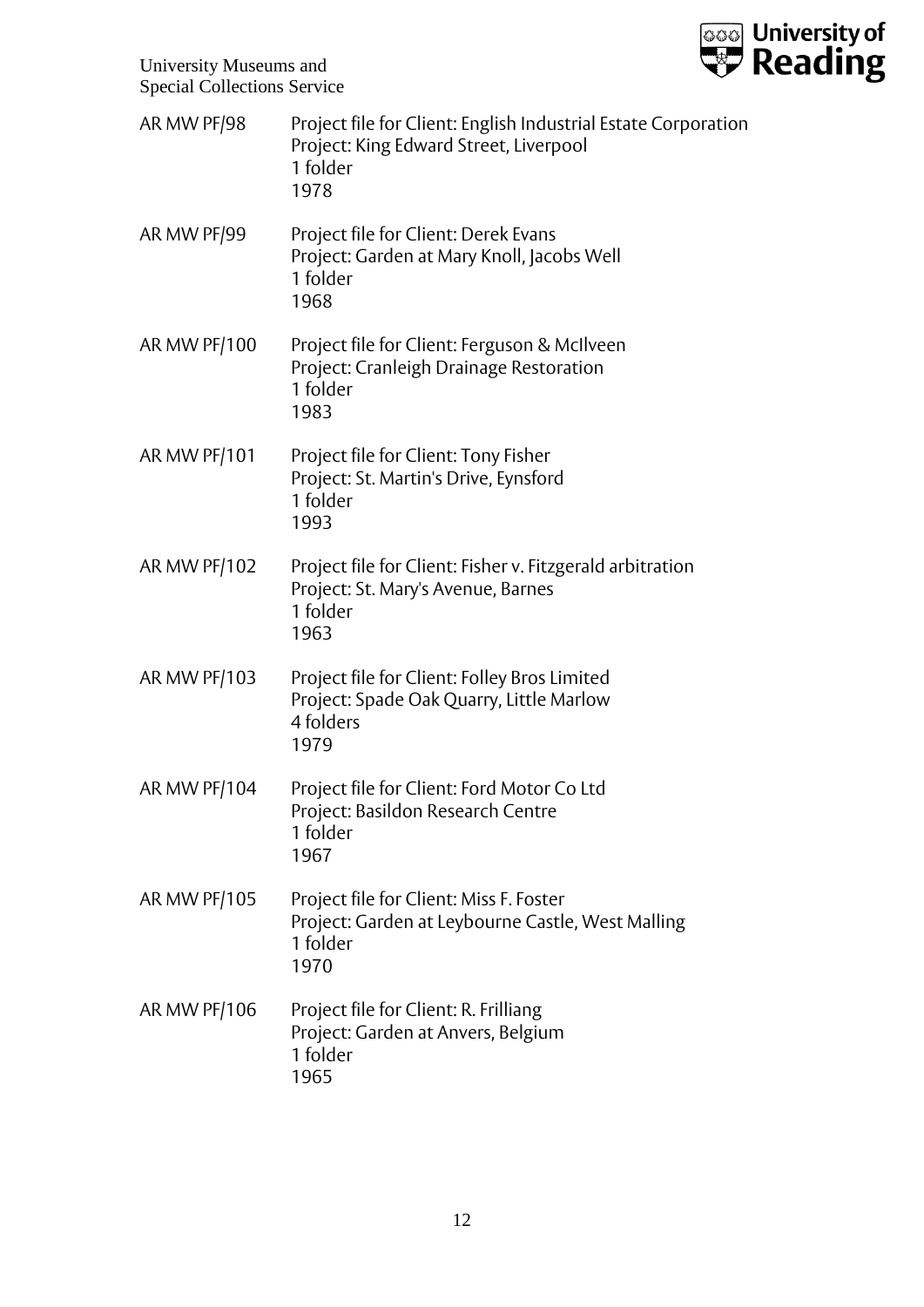

AR MW PF/107 Project file for Client: E.L. Gale Project: Oxshott Village Centre 1 folder 1960 AR MW PF/108 Project file for Client: General Motors/Ideal Homes Project: Chaul End Village, Bedfordshire 2 folders 1987 AR MW PF/109 Project file for Client: General Motors/Ideal Homes Project: Milton Keynes Office 1 folder 1981 AR MW PF/110 Project file for Client: Gordon George Project: Garden at Little Wissett 1 folder 1969 AR MW PF/111 Project file for Client: George Wimpey & Co Ltd Project: Scotstoun & Lincoln Avenue housing 1 folder 1963 AR MW PF/112 Project file for Client: Lord Gerrard Project: Garden at Blakesware, Widford 1 folder 1962 AR MW PF/113 Project file for Client: Mr and Mrs J. Glover Project: Garden at house in Sevenoaks 1 folder 1987 AR MW PF/114 Project file for Client: Gordon Boys School Project: Playing fields 1 folder 1959-1960 AR MW PF/115 Project file for Client: E.F.B. Grant Project: Garden, Church House, Washington 1 folder 1959-1960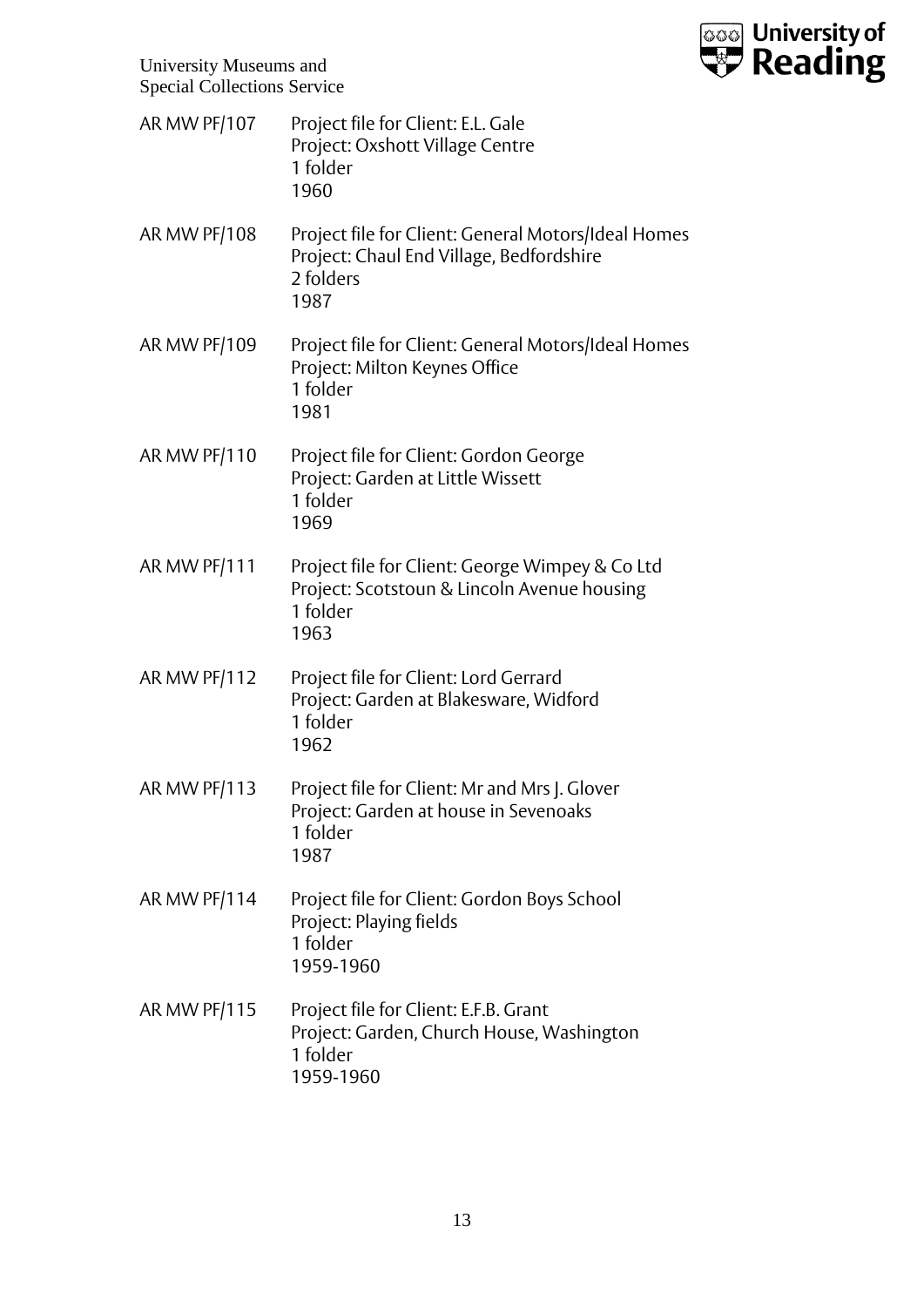

| AR MW PF/116 | Project file for Client: Grass Soil Ltd v. Messrs H.C. Janes<br>Limited<br>Project: Arbitration at Bedford<br>1 folder<br>1966 |
|--------------|--------------------------------------------------------------------------------------------------------------------------------|
| AR MW PF/117 | Project file for Client: Dr G.J. Griffiths<br>Project: Garden at Brook House, Biddenden<br>1 folder<br>1968                    |
| AR MW PF/118 | Project file for Client: A. Grubb and Son Limited<br>Project: Garden at Water Hall Gravel workings<br>2 folders<br>1975        |
| AR MW PF/119 | Project file for Client: Guildford Cathedral<br>Project: Cathedral Close, Guildford<br>1 folder<br>1968                        |
| AR MW PF/120 | Project file for Client: The Guildford Corporation<br>Project: Park Barn Estate<br>1 folder<br>1965                            |
| AR MW PF/121 | Project file for Client: Halesowen Town Council<br>Project: Leasowes Estate development report<br>1 folder<br>1943             |
| AR MW PF/122 | Project file for Client: Hall & Co Ltd<br>Project: Abbey Mead, Chertsey appeal<br>1 folder<br>1958-1960                        |
| AR MW PF/123 | Project file for Client: Hall & Co Ltd<br>Project: Barnfield Estate, Bedford<br>1 folder<br>1966                               |
| AR MW PF/124 | Project file for Client: Hall & Co Ltd<br>Project: Bedfont<br>1 folder<br>1964                                                 |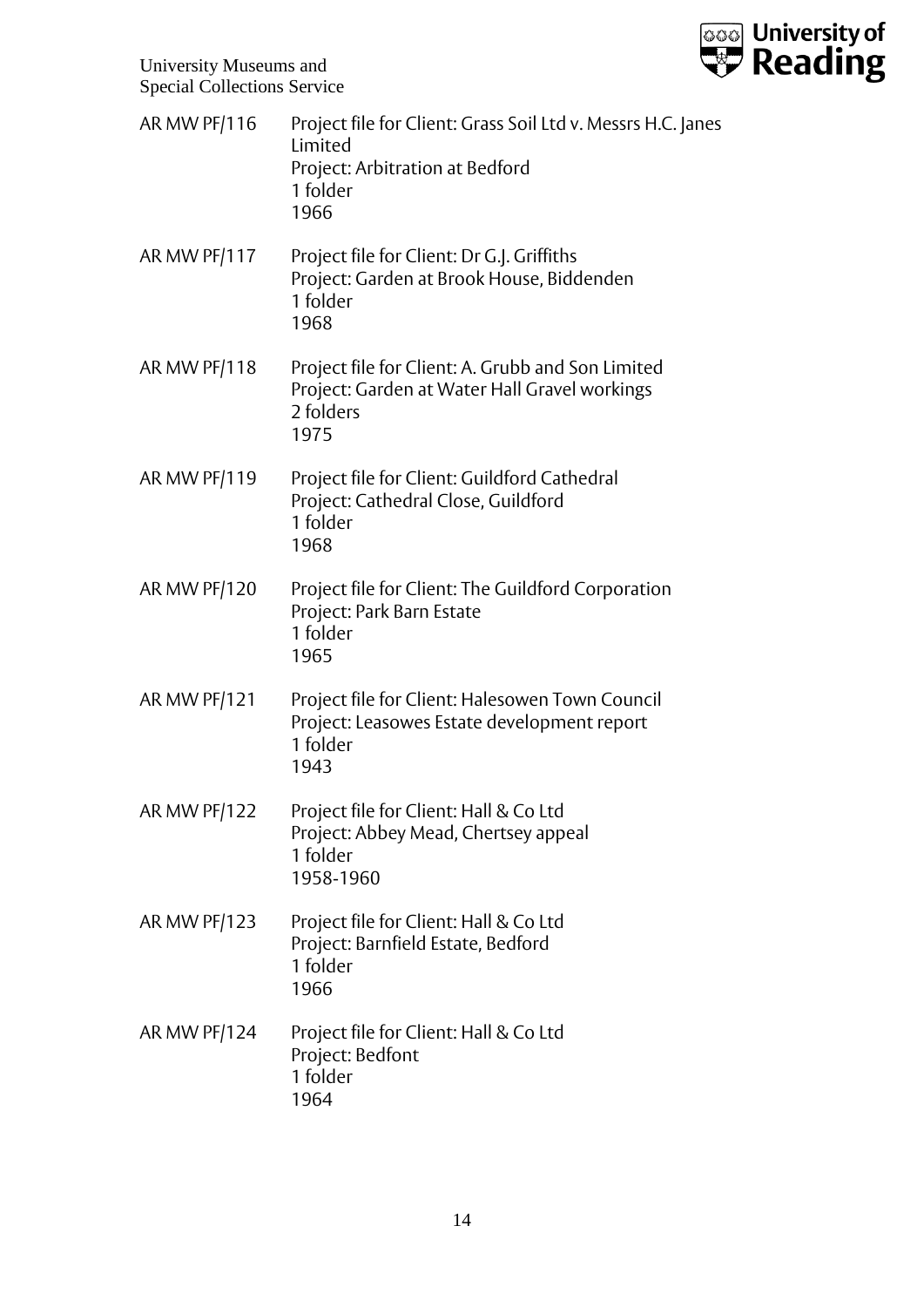

- AR MW PF/125 Project file for Client: Hall & Co Ltd Project: Blashford 1 folder 1971
- AR MW PF/126 Project file for Client: Hall & Co Ltd Project: Bystock Estate, Exmouth 1 folder 1967
- AR MW PF/127 Project file for Client: Hall & Co Ltd Project: East Park Farm, Twyford 1 folder 1963
- AR MW PF/128 Project file for Client: Hall & Co Ltd Project: Farnborough pit 1 folder 1969
- AR MW PF/129 Project file for Client: Hall & Co Ltd Project: Highham gravel pits, Ringwood 1 folder 1962
- AR MW PF/130 Project file for Client: Hall & Co Ltd Project: Kings Langley, Hertfordshire 1 folder 1967
- AR MW PF/131 Project file for Client: Hall & Co Ltd Project: Larkfield, Kent 1 folder 1968
- AR MW PF/132 Project file for Client: Hall & Co Ltd Project: Papercourt pit, Ripley 2 folders 1967
- AR MW PF/133 Project file for Client: Hall & Co Ltd Project: Pendean sand pit, West Lavington 1 folder 1968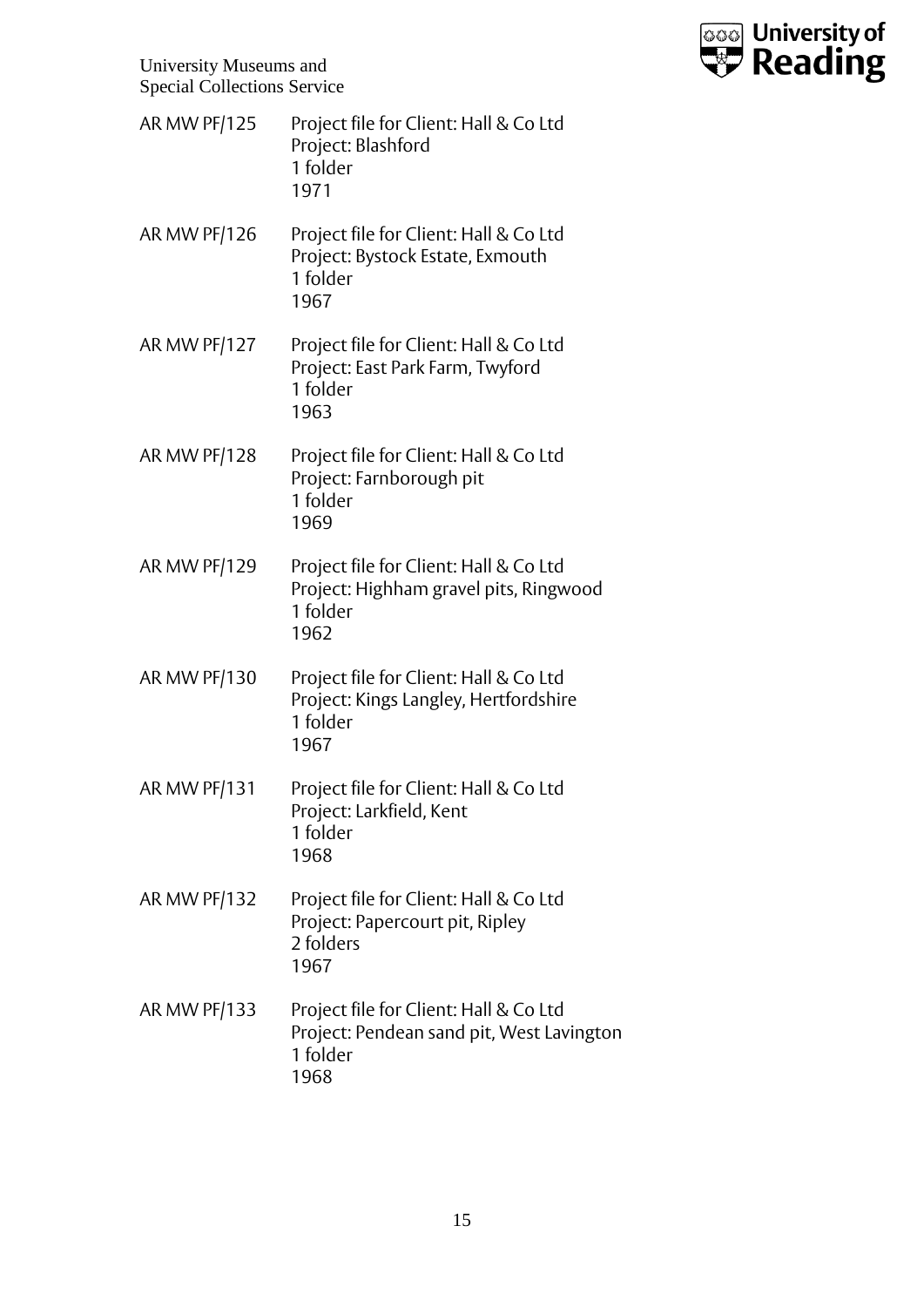

- AR MW PF/134 Project file for Client: Hall & Co Ltd Project: Queensmead pit, Wraysbury 3 folders 1970
- AR MW PF/135 Project file for Client: Hall & Co Ltd Project: Rockford Common pit 1 folder 1965
- AR MW PF/136 Project file for Client: Hall & Co Ltd Project: Sandgate Park pit, Storrington 1 folder 1965
- AR MW PF/137 Project file for Client: Hall & Co Ltd Project: Sendcourt pit, Send 1 folder 1964
- AR MW PF/138 Project file for Client: Hall & Co Ltd Project: Stanwell Road pit, Woking 1 folder 1965
- AR MW PF/139 Project file for Client: Hall & Co Ltd Project: Timsbury Manor farm, Romsey 1 folder 1966
- AR MW PF/140 Project file for Client: Hall & Co Ltd Project: Tom's Down, Fawley 1 folder 1965
- AR MW PF/141 Project file for Client: Hall & Co Ltd Project: Washington, Sussex 1 folder 1967
- AR MW PF/142 Project file for Client: Hall & Co Ltd Project: Watersplash Farm, Shepperton 1 folder 1962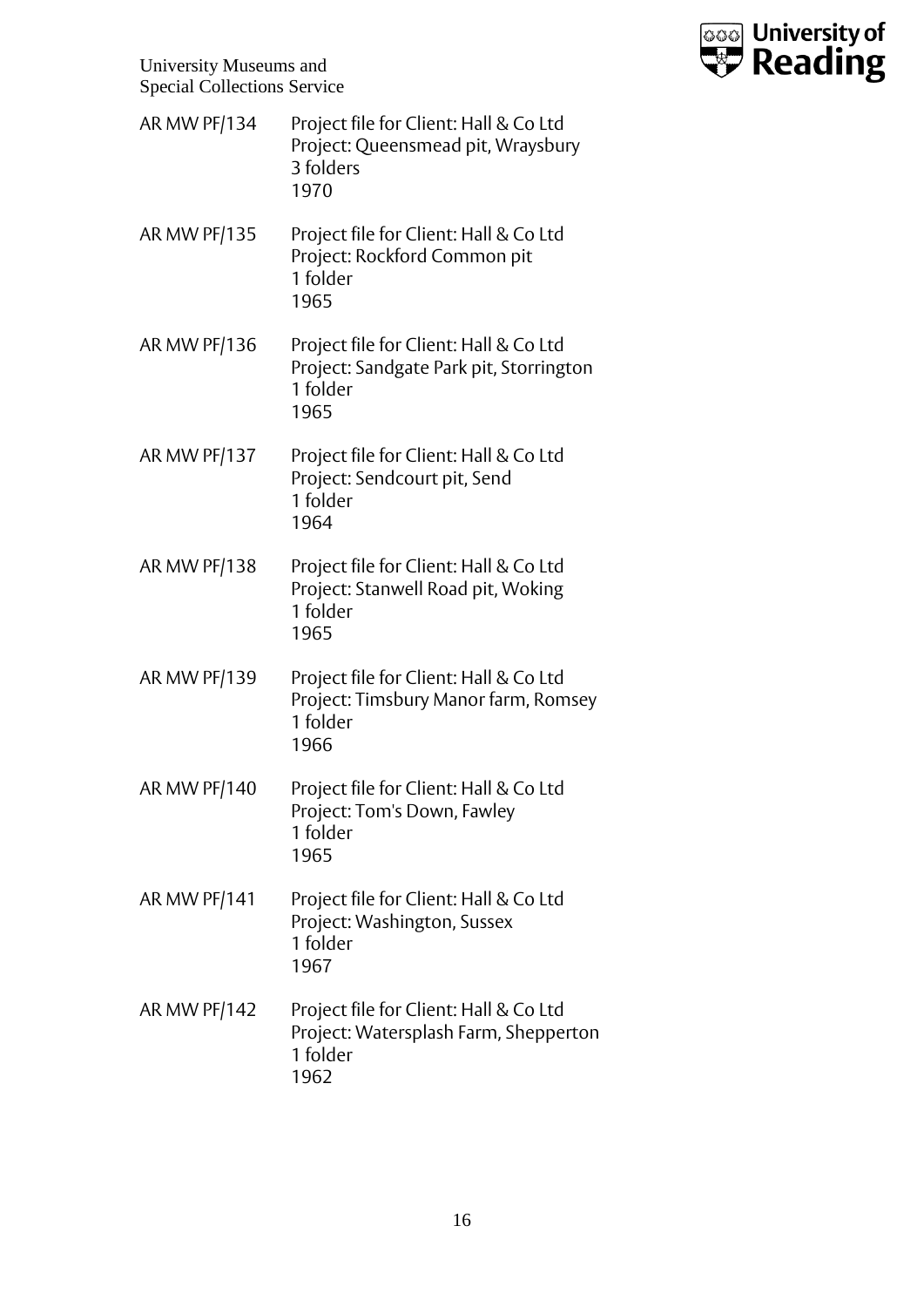

AR MW PF/143 Project file for Client: Hall & Co Ltd Project: Westhampnett pit 1 folder 1965 AR MW PF/144 Project file for Client: Hall & Co Ltd Project: garden at Silvers, Pyrford 1 folder 1961 AR MW PF/145 Project file for Client: John R. Harris Project: Courtyard at 24 Devonshire Place, Waltham Cross 2 folders 1975 AR MW PF/146 Project file for Client: John R. Harris Project: Reddington House, Hampstead 1 folder 1987 AR MW PF/147 Project file for Client: John R. Harris Project: Roedean Crescent, London 1 folder 1985 AR MW PF/148 Project file for Client: John R. Harris Project: Westwood House, Windlesham 15 folders 1987 AR MW PF/149 Project file for Client: The Right Hon. Lord Harris Project: Belmont Park, Faversham, Kent 1 folder 1971 AR MW PF/150 Project file for Client: Hastings Borough Council Project: Shornden, Hastings 1 folder 1989 AR MW PF/151 Project file for Client: Roland Hebeler Project: garden, West Horsley 1 folder 1968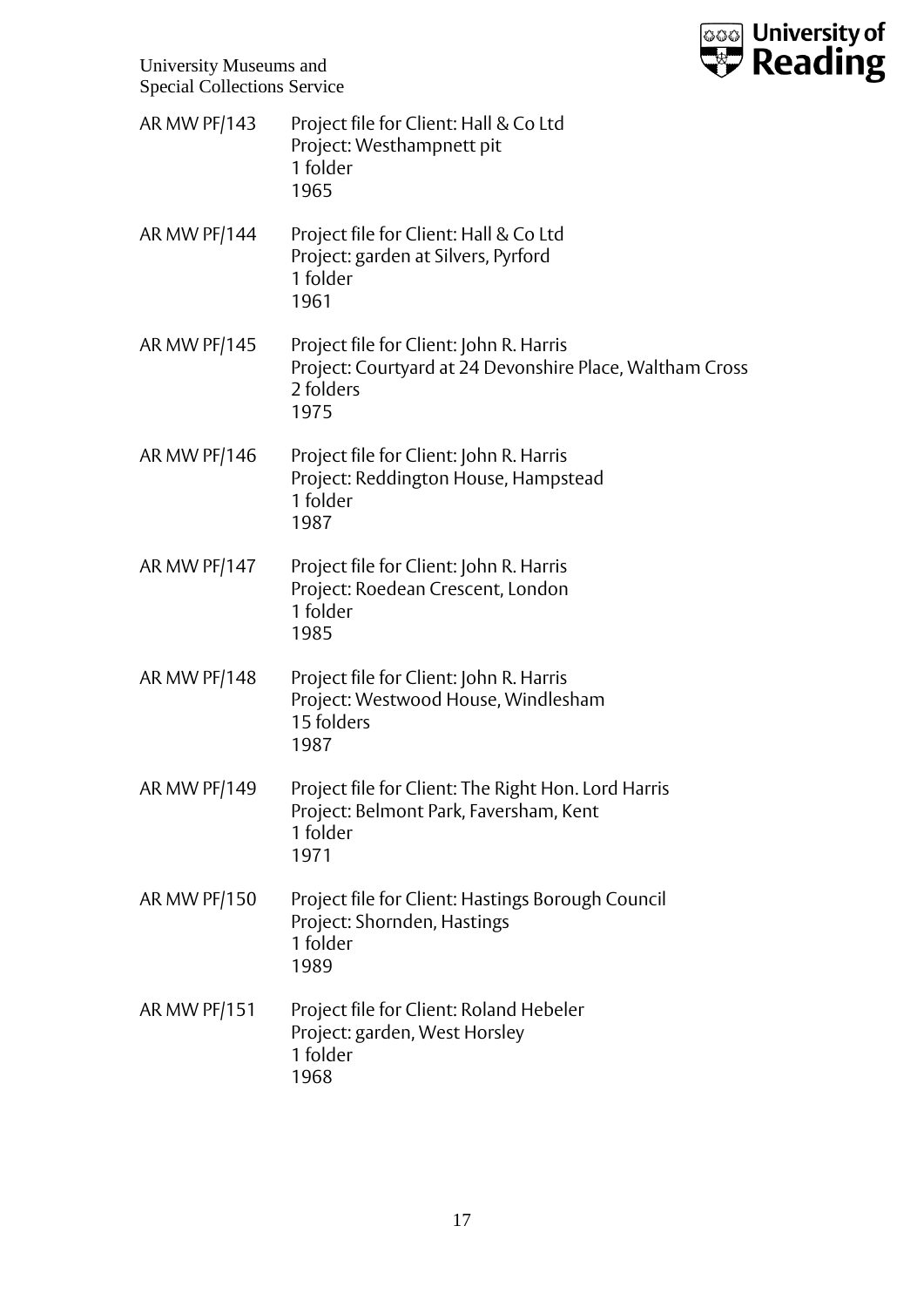

| AR MW PF/152        | Project file for Client: Helsingborg Frys<br>Project: cold storage plant at Temple Mills Lane<br>1 folder<br>1963            |
|---------------------|------------------------------------------------------------------------------------------------------------------------------|
| AR MW PF/153        | Project file for Client: C.D. Herniman<br>Project: Westhampnett House, Chichester<br>1 folder<br>1963                        |
| AR MW PF/154        | Project file for Client: Hinckleys Ltd<br>Project: Congleton pit<br>1 folder<br>1968                                         |
| AR MW PF/155        | Project file for Client: Rev. M. Hocking<br>Project: Garden of remembrance, St. Mary's Church, Guildford<br>1 folder<br>1968 |
| AR MW PF/156        | Project file for Client: Alexander Hood<br>Project: Chelsea square garden<br>1 folder<br>1960                                |
| <b>AR MW PF/157</b> | Project file for Client: Douglas Horner<br>Project: Tree planting, Chipstead Common<br>1 folder<br>1988                      |
| AR MW PF/158        | Project file for Client: Horsham Rural District Council<br>Project: Bolney Lovedean electricity line<br>1 folder<br>1963     |
| AR MW PF/159        | Project file for Client: London Borough of Hounslow<br>Project: Ivy Bridge development<br>1 folder<br>1971                   |
| AR MW PF/160        | Project file for Client: Hoveringham Gravels Ltd<br>Project: Stroud Farm Workings, Holyport, Bray<br>2 folders<br>1970       |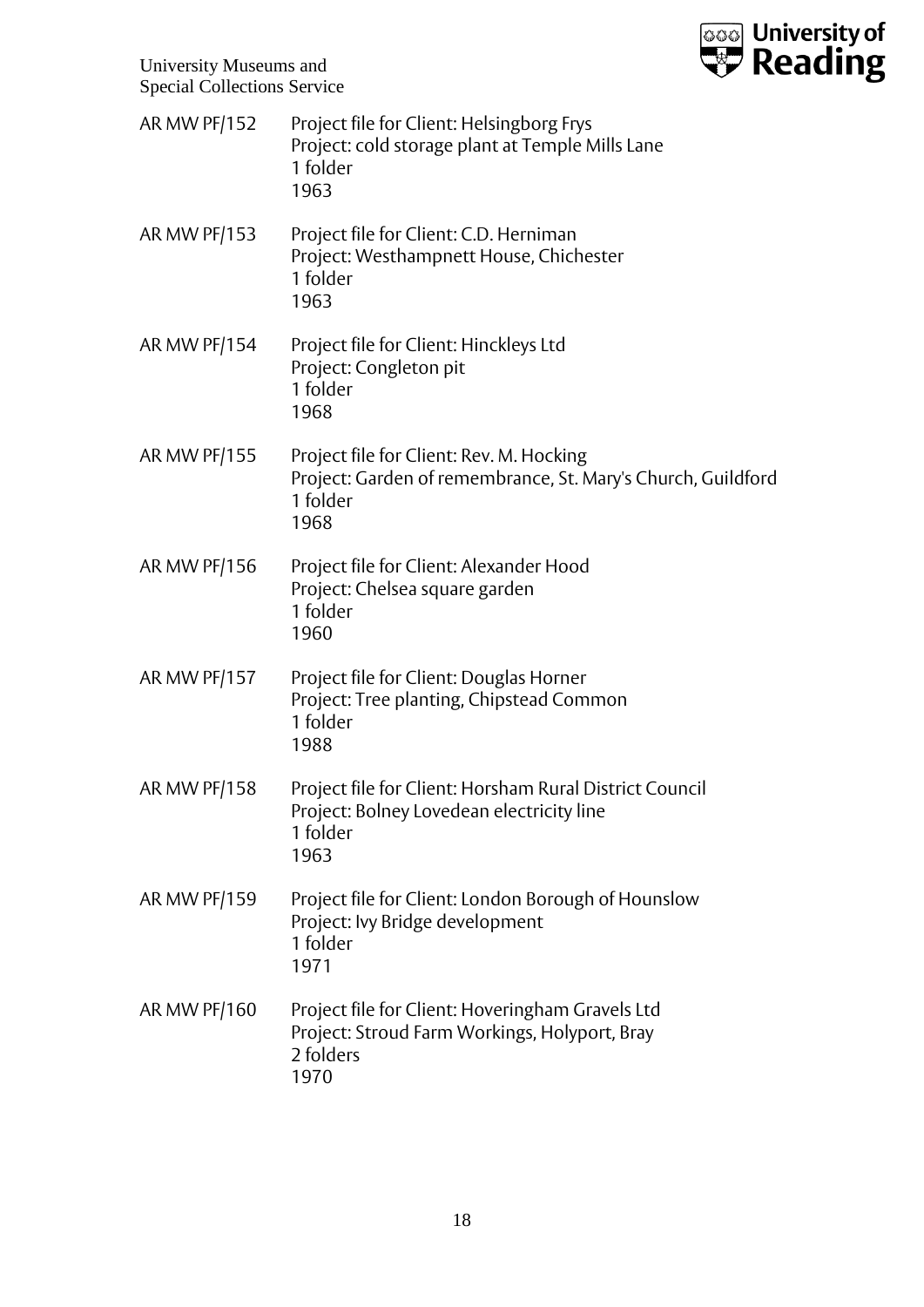

| <b>AR MW PF/161</b> | Project file for Client: Hoveringham Gravels Ltd<br>Project: Wyboston quarry, St. Neots<br>7 folders<br>1972 |
|---------------------|--------------------------------------------------------------------------------------------------------------|
| <b>AR MW PF/162</b> | Project file for Client: Hurst Park Club Syndicate Ltd<br>Project: Hurst Park Appeal<br>1 folder<br>1961     |
| <b>AR MW PF/163</b> | Project file for Client: Hyde Sand and Gravel Ltd<br>Project: Ellingham pit, Blashford<br>1 folder<br>1963   |
| <b>AR MW PF/164</b> | Project file for Client: Hydran Products Ltd<br>Project: Building development<br>1 folder<br>1944-1946       |
| <b>AR MW PF/165</b> | Project file for Client: Joe Hyman<br>Project: Garden and pool, house in Ewhurst, Surrey<br>1 folder<br>1969 |
| AR MW PF/166        | Project file for Client: ICI<br>Project: Ardeer Nylon Works<br>1 folder<br>1966                              |
| <b>AR MW PF/167</b> | Project file for Client: Mrs M. Ince<br>Project: House at West Clandon, Surrey<br>1 folder<br>1968           |
| <b>AR MW PF/168</b> | Project file for Client: F.M. Innes<br>Project: Garden, Stowford, Woking<br>1 folder<br>1962                 |
| AR MW PF/169        | Project file for Client: International Stores<br>Project: Twickenham shop<br>1 folder<br>1979                |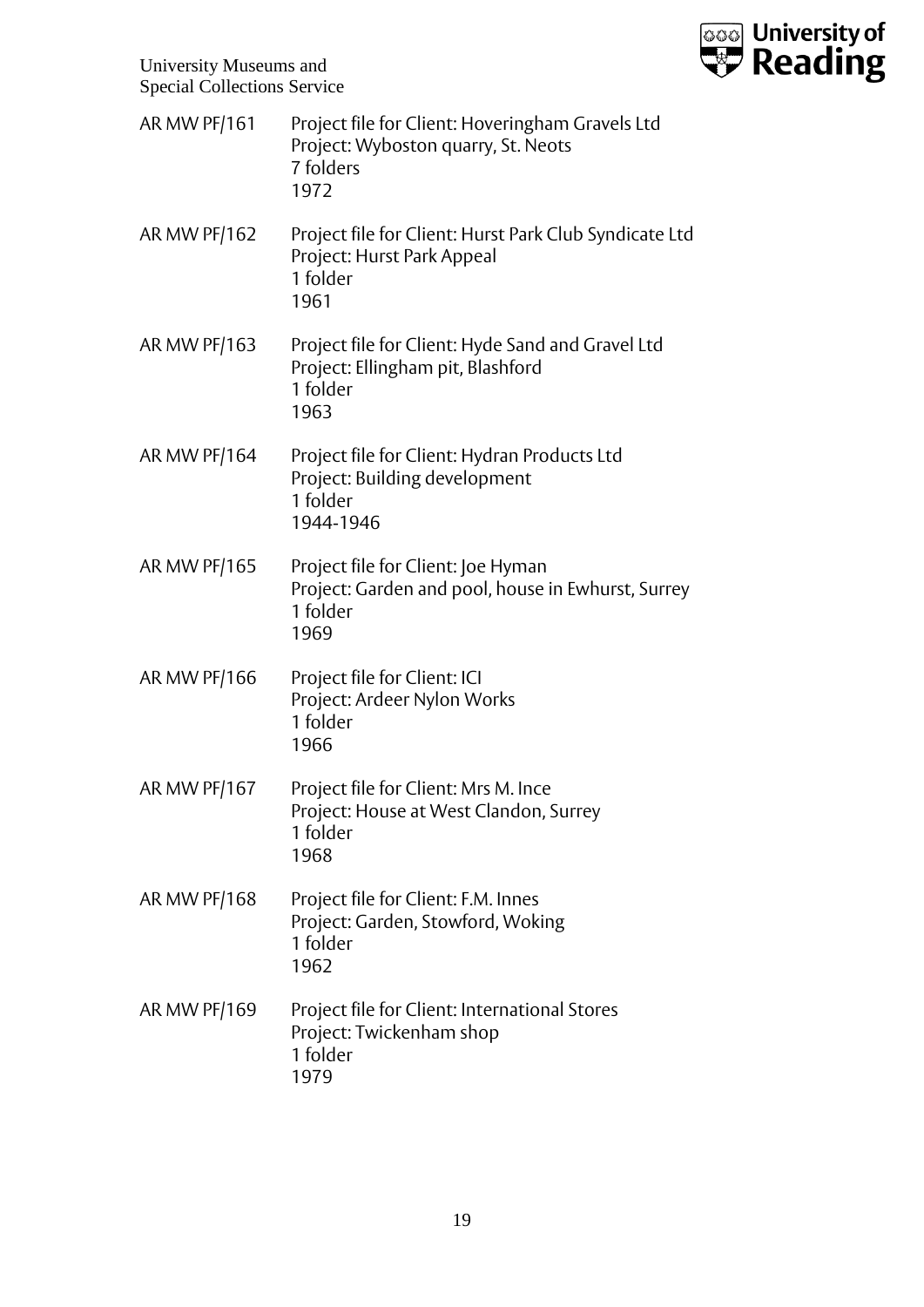

| AR MW PF/170 | Project file for Client: Lord Jessel<br>Project: Kings End Farm, Sandwich<br>1 folder<br>1964                                 |
|--------------|-------------------------------------------------------------------------------------------------------------------------------|
| AR MW PF/171 | Project file for Client: John Wyeth and Brother Limited<br>Project: Office block, Taplow, Buckinghamshire<br>1 folder<br>1963 |
| AR MW PF/172 | Project file for Client: N.A. Johns<br>Project: Garden, 44 Wilbury Road, Hove<br>1 folder<br>1965-1966                        |
| AR MW PF/173 | Project file for Client: Johnson's Wax<br>Project: Frimley Green factory<br>1 folder<br>1961                                  |
| AR MW PF/174 | Project file for Client: Johnson's Wax<br>Project: Frimley Green factory, sportsground<br>1 folder<br>1965                    |
| AR MW PF/175 | Project file for Client: Rev. Idwal Jones<br>Project: Memorial garden, St. Mary the Virgin, Cuddington<br>1 folder<br>1961    |
| AR MW PF/176 | Project file for Client: Joseph Lucas Limited<br>Project: Multi storey building<br>1 folder<br>1961                           |
| AR MW PF/177 | Project file for Client: Josiah Wedgewood & Sons Ltd<br>Project: Barlaston estate factory<br>1 folder<br>1948                 |
| AR MW PF/178 | Project file for Client: Lady Kelburn<br>Project: Garden and forecourt, Marwell House, Winchester<br>1 folder<br>1961         |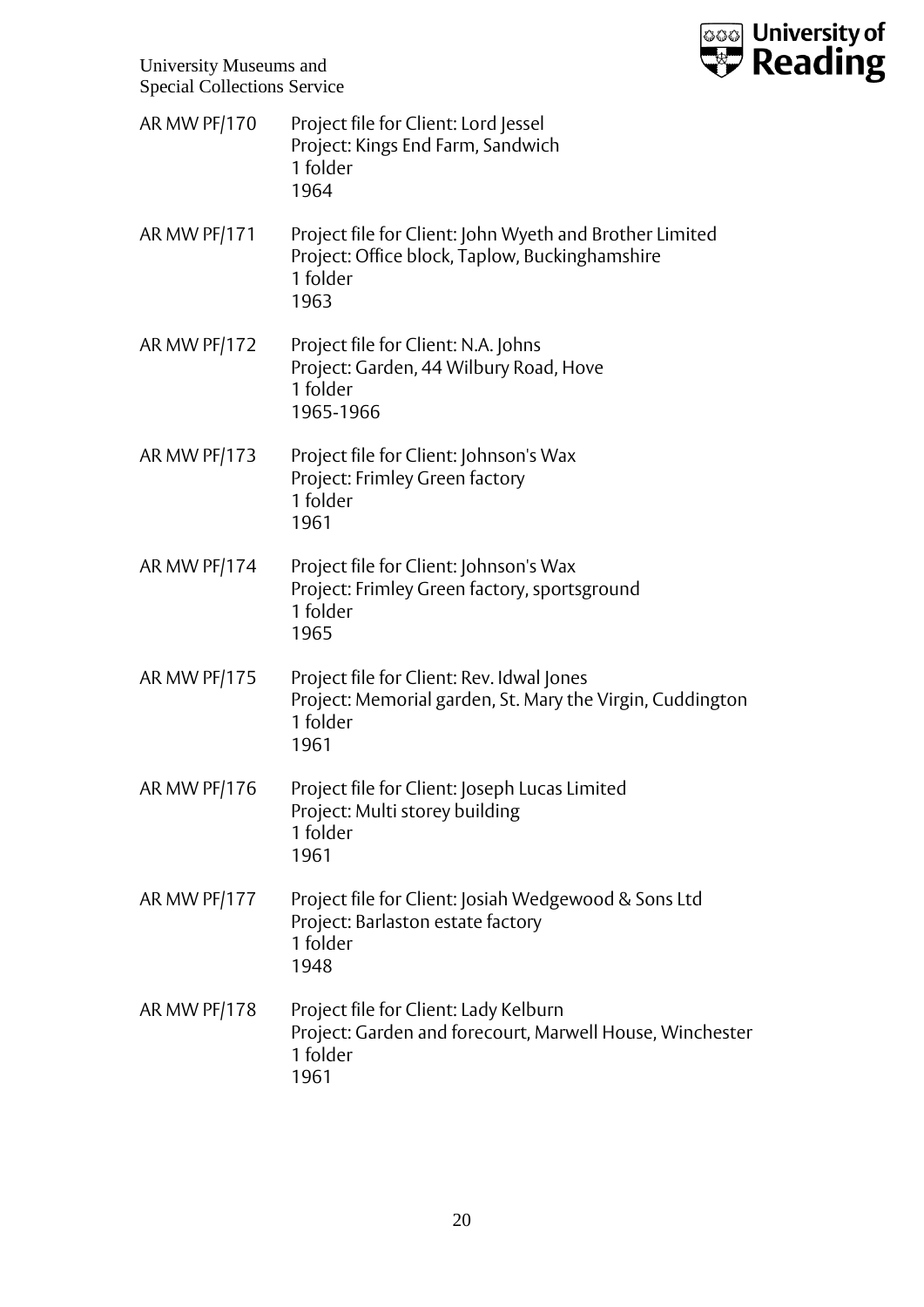

| <b>AR MW PF/179</b> | Project file for Client: Kennet Valley Preservation Society<br>Project: M4 alternative routes<br>1 folder<br>1963       |
|---------------------|-------------------------------------------------------------------------------------------------------------------------|
| AR MW PF/180        | Project file for Client: Kent Valley Crematorium Ltd<br>Project: Crematoria<br>1 folder<br>1977                         |
| <b>AR MW PF/181</b> | Project file for Client: P.D. King<br>Project: Ristorante Montmorency, Westerham, Kent<br>1 folder<br>1984              |
| <b>AR MW PF/182</b> | Project file for Client: Kingston Grammer School<br>Project: Playing fields<br>1 folder<br>1967                         |
| <b>AR MW PF/183</b> | Project file for Client: Kingswood School, Bath<br>Project: Improvements<br>1 folder<br>1947                            |
| AR MW PF/184        | Project file for Client: S.A. Lacey<br>Project: Wych Cross Place<br>1 folder<br>1989                                    |
| <b>AR MW PF/185</b> | Project file for Client: Land & Properties (E.C.C.) Ltd<br>Project: Croft Quarry, Blackhill Quarry<br>5 folders<br>1972 |
| AR MW PF/186        | Project file for Client: Miss Lang<br>Project: Garden, Rashley, Worplesdon<br>1 folder<br>1963                          |
| AR MW PF/187        | Project file for Client: J.R. Lankester Parker<br>Project: Garden, Bridge House, Mildenhall<br>1 folder<br>1961         |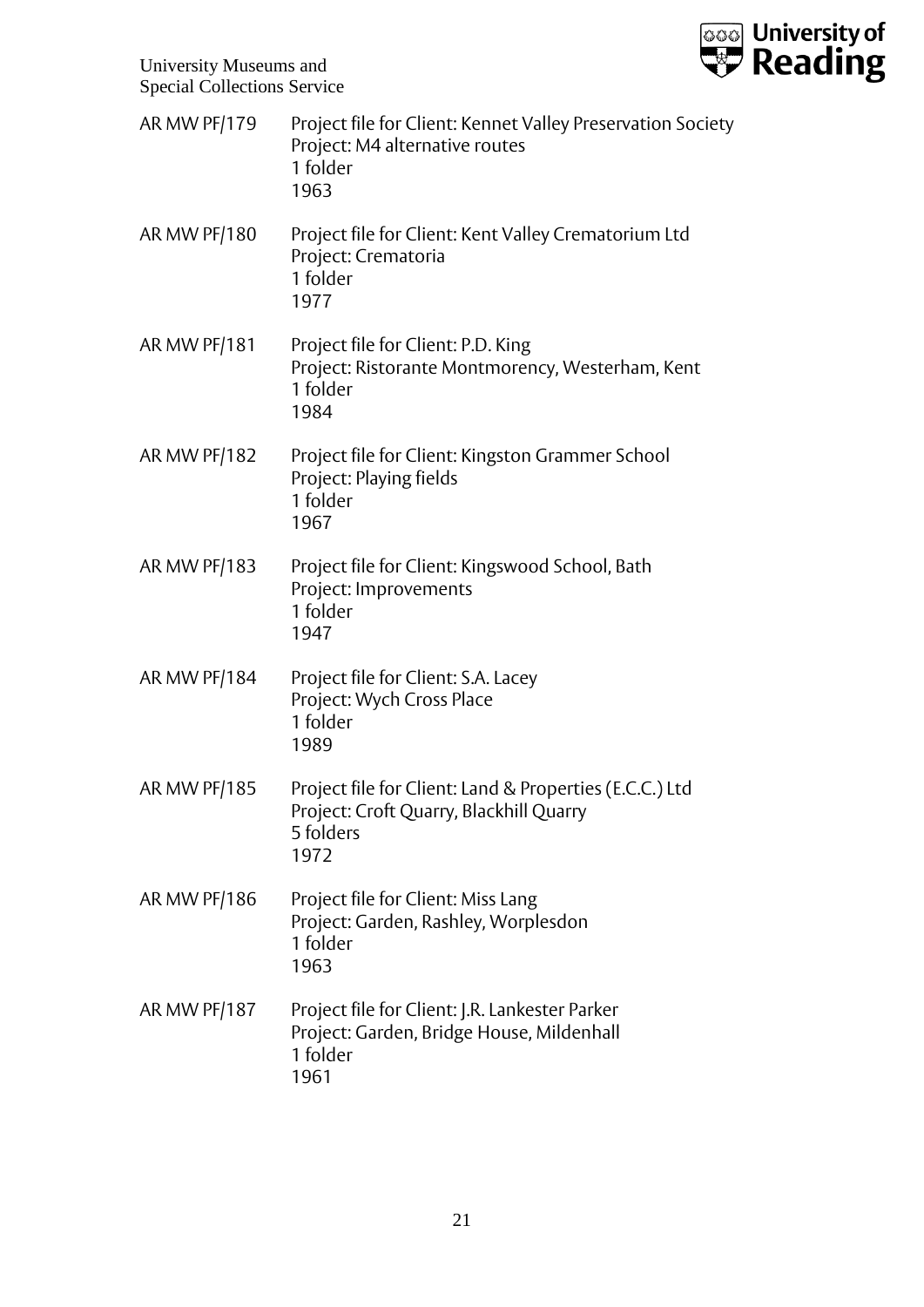

| AR MW PF/188        | Project file for Client: R.W. Law<br>Project: Garden, Wood End, Epsom<br>1 folder<br>1960                                 |
|---------------------|---------------------------------------------------------------------------------------------------------------------------|
| <b>AR MW PF/189</b> | Project file for Client: Leatherhead Urban District Council<br>Project: Swimming pool, Fetcham Grove<br>2 folders<br>1964 |
| <b>AR MW PF/190</b> | Project file for Client: Libyan Government<br>Project: Naval base<br>8 folders<br>1979                                    |
| <b>AR MW PF/191</b> | Project file for Client: Mrs M. Liddell<br>Project: Garden, Long Inghams, West Clandon<br>1 folder<br>1968                |
| <b>AR MW PF/192</b> | Project file for Client: J.G. Links<br>Project: Garden, Blackdown Beacon<br>1 folder<br>1963                              |
| <b>AR MW PF/193</b> | Project file for Client: John Loake<br>Project: Garden, West Runton, Kettering<br>1 folder<br>1968                        |
| AR MW PF/194        | Project file for Client: London Brick Co Ltd<br>Project: Stewartby<br>4 folders<br>1981                                   |
| AR MW PF/195        | Project file for Client: London Brick Co Ltd<br>Project: Chiswick Bowling Green<br>4 folders<br>1981                      |
| AR MW PF/196        | Project file for Client: Lord Mayor Treloar College<br>Project: School, Holybourne<br>1 folder<br>1963                    |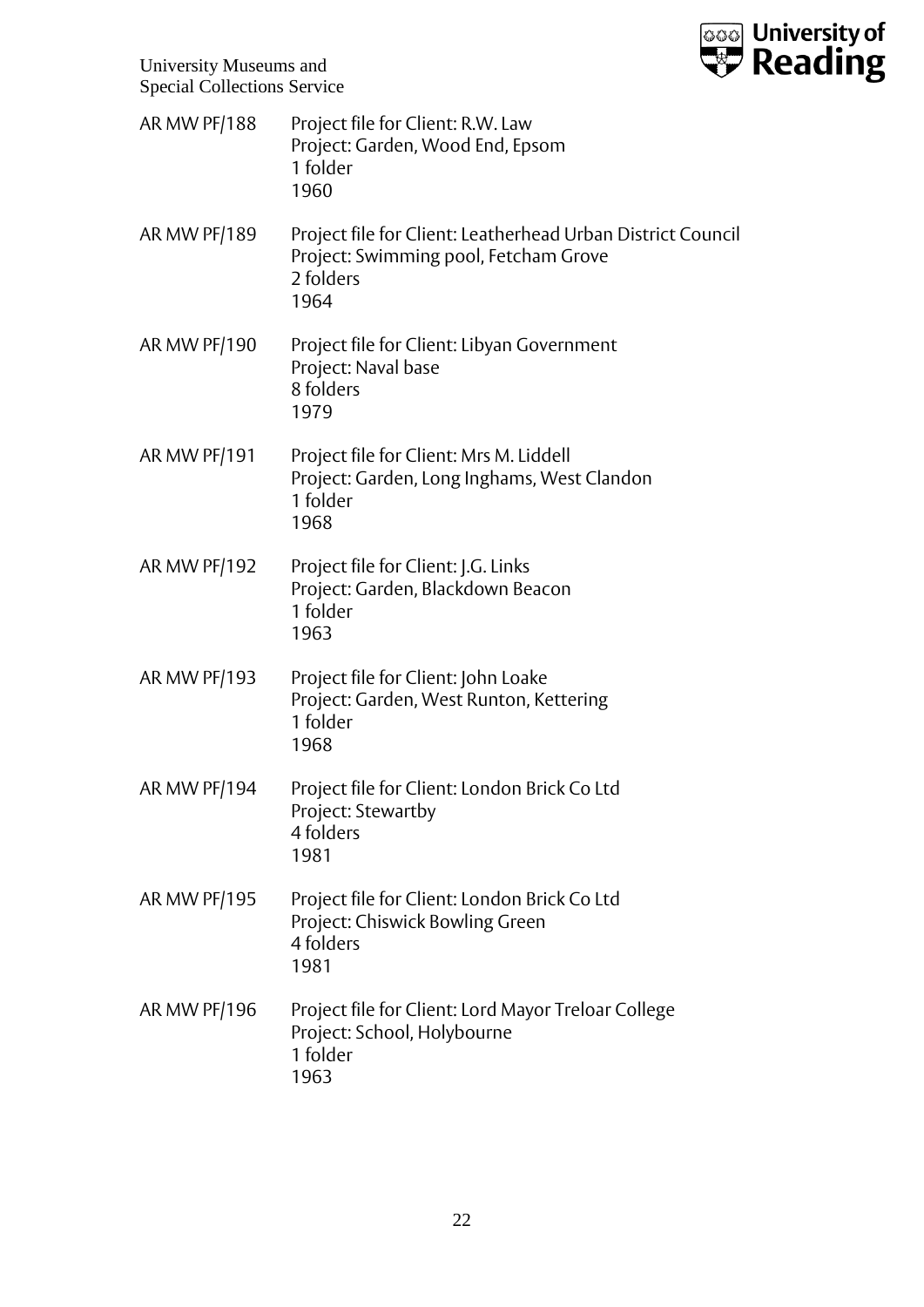

| <b>AR MW PF/197</b> | Project file for Client: MFD International Limited<br>Project: Shooters Hill Radio Station<br>1 folder<br>1993      |
|---------------------|---------------------------------------------------------------------------------------------------------------------|
| <b>AR MW PF/198</b> | Project file for Client: M. Howard (Mitcham) Ltd<br>Project: Cedar Court, Wimbledon<br>1 folder<br>1965             |
| AR MW PF/199        | Project file for Client: M. Howard (Mitcham) Ltd<br>Project: Hayesford Park, Bromley<br>1 folder<br>1967            |
| AR MW PF/200        | Project file for Client: Manx Electricity Authority<br>Project: Pulrose Power Station<br>2 folders<br>1988          |
| <b>AR MW PF/201</b> | Project file for Client: Marco Aggregates Ltd<br>Project: Mixnam's Pit appeal, Chertsey, Surrey<br>1 folder<br>1964 |
| <b>AR MW PF/202</b> | Project file for Client: Marlborough College<br>Project: Hockey pitch<br>1 folder<br>1971                           |
| <b>AR MW PF/203</b> | Project file for Client: Mr and Mrs May<br>Project: House in Clarendon Road, Sevenoaks<br>2 folders<br>1988         |
| AR MW PF/204        | Project file for Client: J.P. McCarthy<br>Project: Garden, Bessels Green, Sevenoaks<br>1 folder<br>1987             |
| AR MW PF/205        | Project file for Client: I.L. McEwan<br>Project: Cheveney Institute garden<br>1 folder<br>1963                      |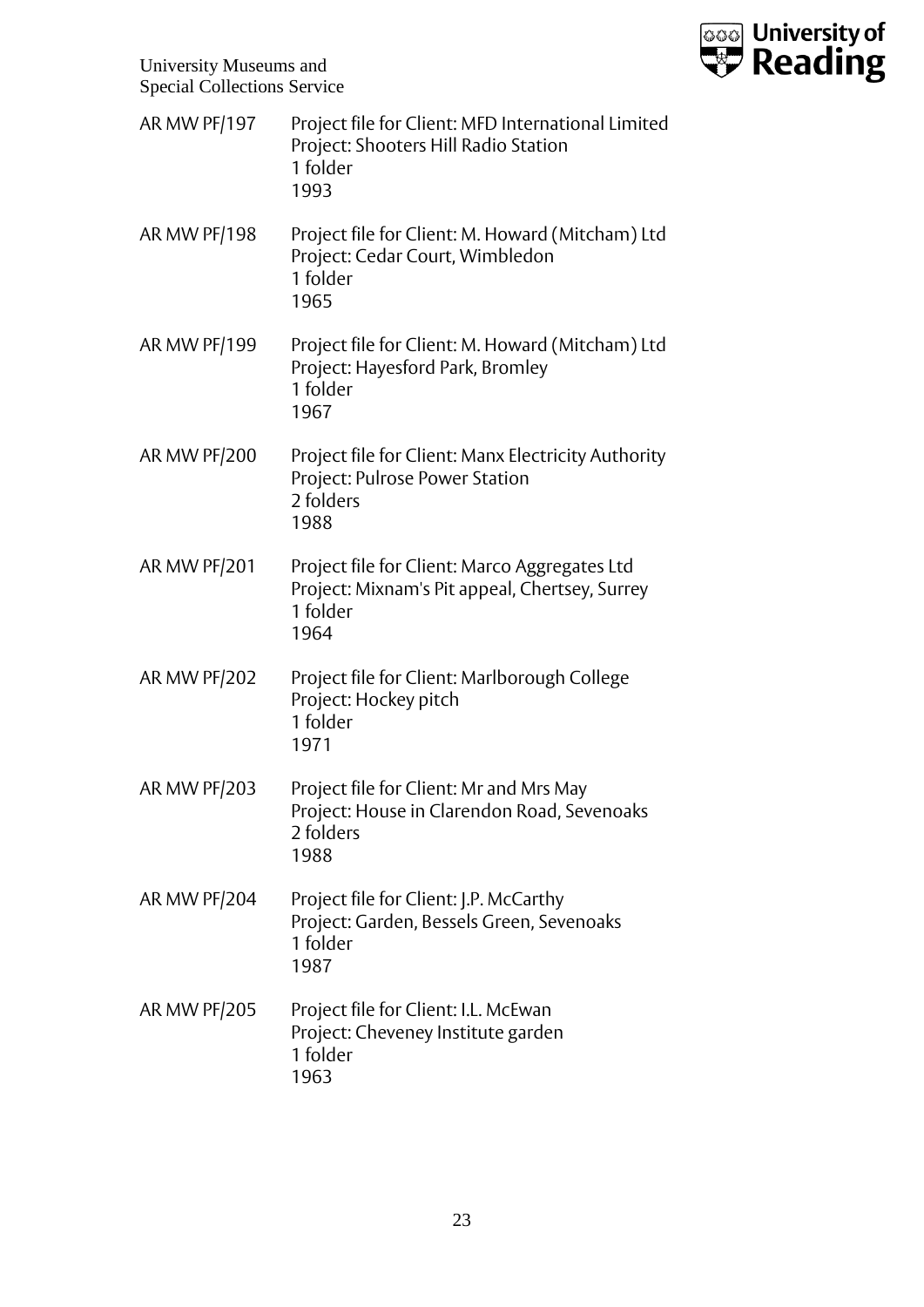

- AR MW PF/206 Project file for Client: J. Mead Project: Earsham Park gravel pit 1 folder 1971
- AR MW PF/207 Project file for Client: Mersey Docks & Harbour Company Project: Seasforth Docks 2 folders 1971-1973
- AR MW PF/208 Project file for Client: Metropolitan Water Board Project: Queen Mary Reservoir 1 folder 1969
- AR MW PF/209 Project file for Client: Middle Thames Water Board Project: Dorney Boreholes 2 folders 1974
- AR MW PF/210 Project file for Client: Donald F. Miller Project: Beech Tree Cottage/Brownleaves, Sevenoaks 1 folder 1993
- AR MW PF/211 Project file for Client: Murray Miller Project: Garden and pool, Wraymead, Reigate 1 folder 1974
- AR MW PF/212 Project file for Client: R.G. Mills Project: Garden and pool, Westnager, Farnham 1 folder 1960
- AR MW PF/213 Project file for Client: Ministry of Defence Project: Play area refurbishment, South East Area 1 folder 1989
- AR MW PF/214 Project file for Client: Ministry of Defence/Allott and Lomax Project: Tidworth Garrison Tank Road 4 folders 1993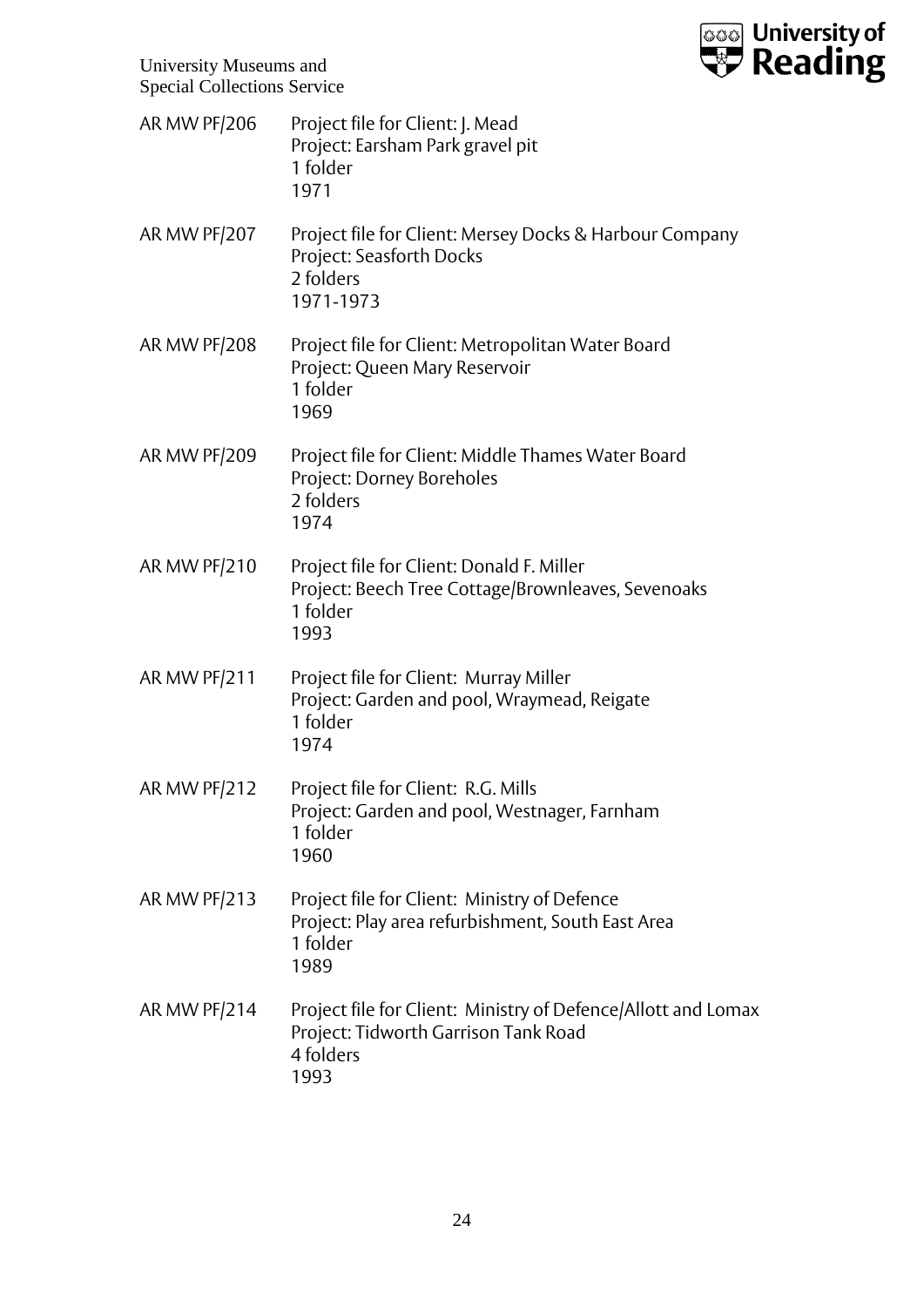

| <b>AR MW PF/215</b> | Project file for Client: Ministry of Defence/Allott and Lomax<br>Project: CBDE Portion Down<br>3 folders<br>1993       |
|---------------------|------------------------------------------------------------------------------------------------------------------------|
| AR MW PF/216        | Project file for Client: Ministry of Public Buildings and Works<br>Project: Royal Airforce Lyneham<br>1 folder<br>1964 |
| AR MW PF/217        | Project file for Client: Mobil Oil Company Limited<br>Project: Pegasus Club, Corringham, Essex<br>2 folders<br>1976    |
| AR MW PF/218        | Project file for Client: Mobil Oil Company Limited<br>Project: Meols Sportsground<br>1 folder<br>1963                  |
| <b>AR MW PF/219</b> | Project file for Client: M. Moxon<br>Project: Garden at Rowledge, Surrey<br>1 folder<br>1970                           |
| <b>AR MW PF/220</b> | Project file for Client: A.J. Mucklow & Co Ltd<br>Project: Yew Tree Farm, Bromsgrove<br>1 folder<br>1965               |
| AR MW PF/221        | Project file for Client: Mrs F.M. Nairn<br>Project: Garden, Hill Top Farm, Leighton Buzzard<br>1 folder<br>1962        |
| AR MW PF/222        | Project file for Client: Captain H.F. Nalder<br>Project: Garden, Brittoncott, Hook Heath, Surrey<br>1 folder<br>1971   |
| AR MW PF/223        | Project file for Client: National Car Parks Ltd<br>Project: Topham Street car park<br>1 folder<br>1964                 |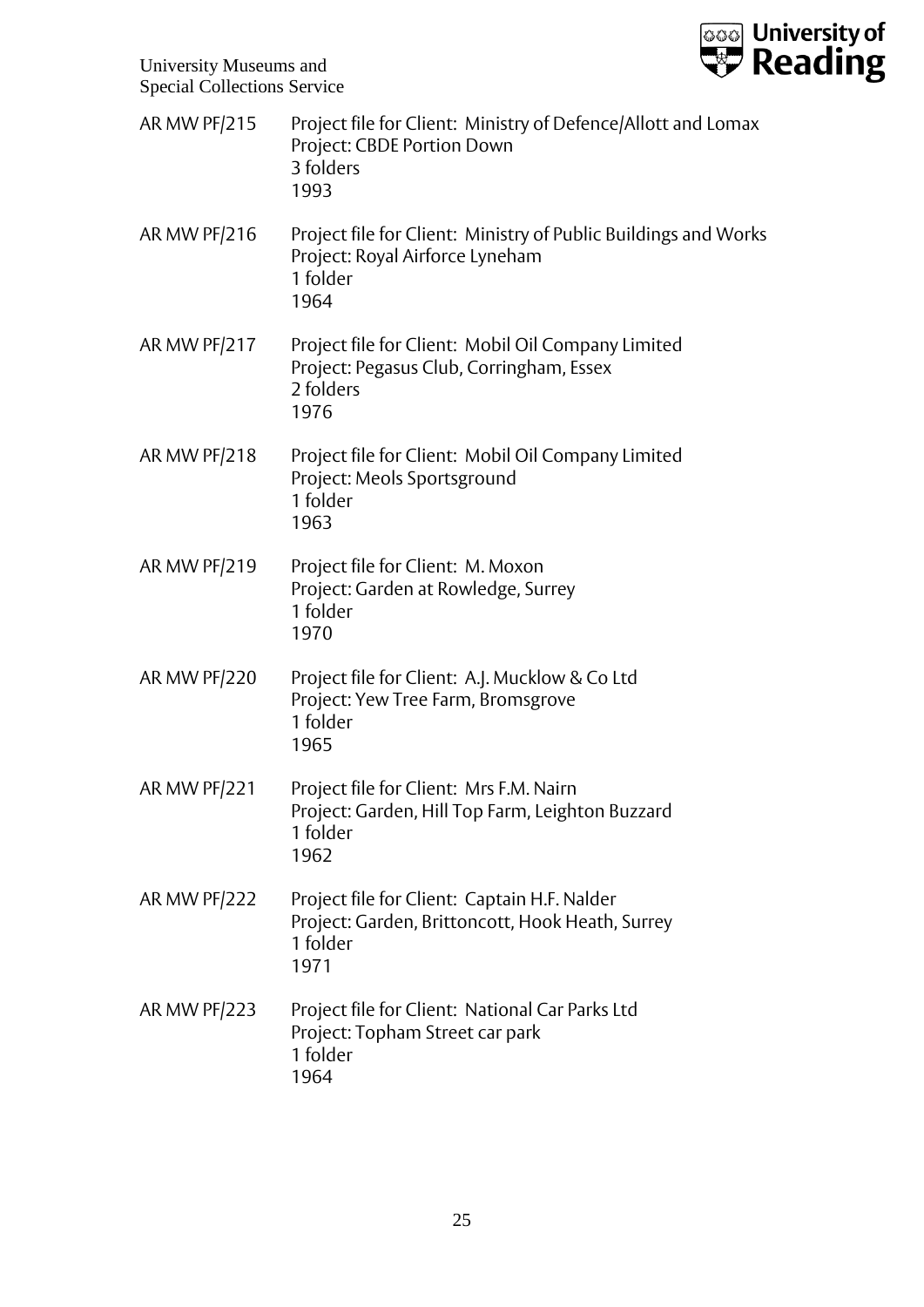

| AR MW PF/224        | Project file for Client: National Employers' Mutual General<br><b>Insurance Association Limited</b><br>Project: Sportsground, Dyrham Park<br>1 folder<br>1962            |
|---------------------|--------------------------------------------------------------------------------------------------------------------------------------------------------------------------|
| <b>AR MW PF/225</b> | Project file for Client: National Employers' Mutual General<br><b>Insurance Association Limited</b><br>Project: Sportsground, Garston, Hertfordshire<br>1 folder<br>1964 |
| <b>AR MW PF/226</b> | Project file for Client: National Institute for Medical Research<br>Project: Hard tennis courts and garden work at Mill Hill<br>1 folder<br>1949                         |
| AR MW PF/227        | Project file for Client: New Ideal Homesteads Ltd<br>Project: Carlton House inquiry<br>1 folder<br>1963                                                                  |
| AR MW PF/228        | Project file for Client: D.G. Nickols<br>Project: Garden at Chesterfield Drive, Sevenoaks, Kent<br>1 folder<br>1979                                                      |
| AR MW PF/229        | Project file for Client: W.A.C. Nicoll<br>Project: Garden at Kingsham Old Farm, Hampshire<br>1 folder<br>1967                                                            |
| AR MW PF/230        | Project file for Client: Northern Ireland Electricity Services<br>Project: Kilroot Power Station and Kilroot Coal Conversion<br>40 folders<br>1972-1989                  |
| AR MW PF/231        | Project file for Client: Norwich and Norfolk Crematoria<br>Project: Horsham Street Faith Crematorium<br>1 folder<br>1964-1969                                            |
| AR MW PF/232        | Project file for Client: Norwich Union Insurance Society<br>Project: Queensmead Research Centre<br>1 folder<br>1963                                                      |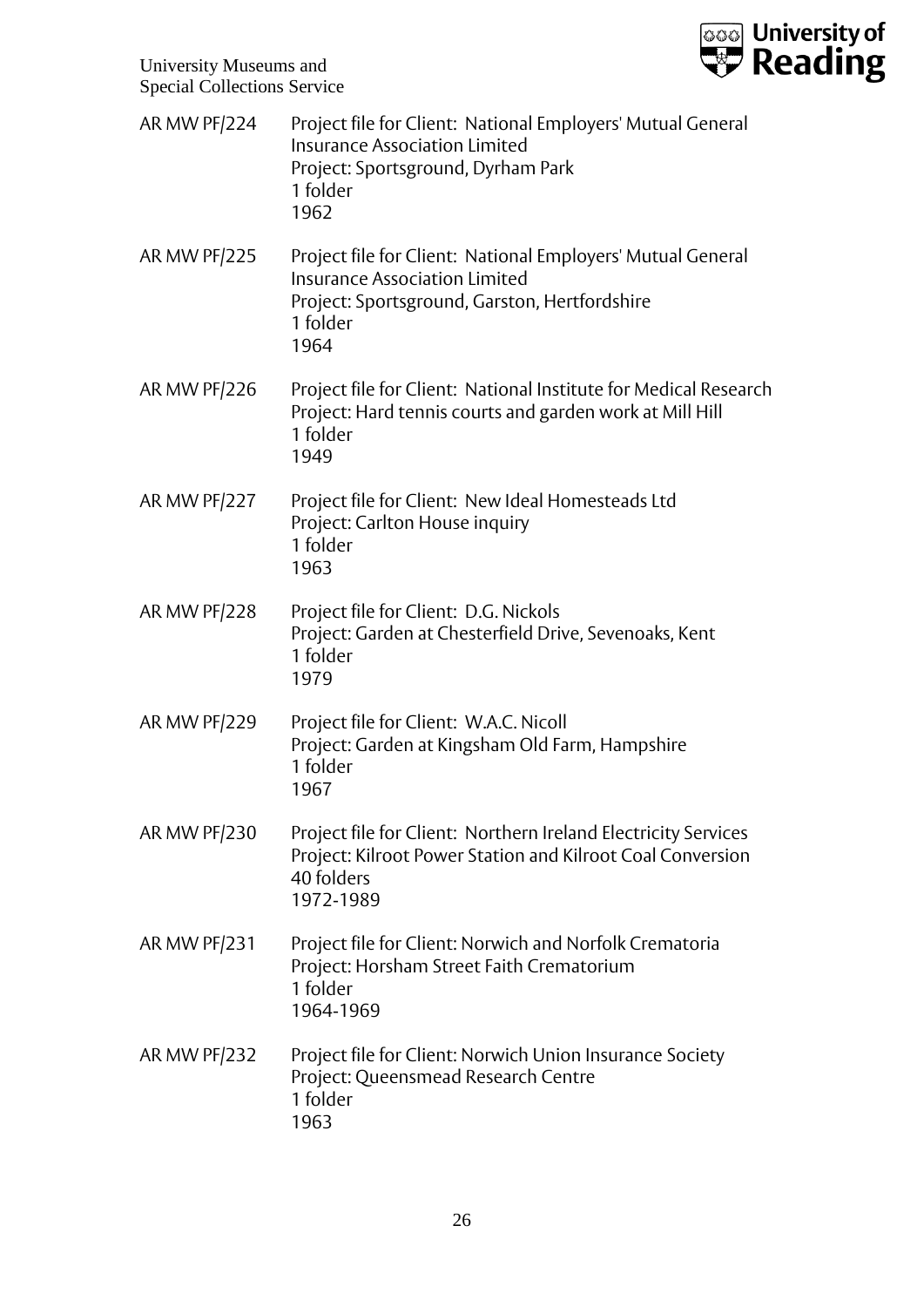

| <b>AR MW PF/233</b> | Project file for Client: Novobord (UK) Ltd<br>Project: Factory, Thetford<br>1 folder<br>1964                                 |
|---------------------|------------------------------------------------------------------------------------------------------------------------------|
| AR MW PF/234        | Project file for Client: D. Nye & Partners<br>Project: Mother and baby home, Walton-on-Thames<br>1 folder<br>1969            |
| AR MW PF/235        | Project file for Client: D.E. Nye, architect<br>Project: Whitsbury Farm and development<br>1 folder<br>1966                  |
| AR MW PF/236        | Project file for Client: Ogwr Borough Council<br>Project: Mid-Glamorgan Crematorium, Coychurch<br>1 folder<br>1994           |
| AR MW PF/237        | Project file for Client: Office of Public Works, Dublin<br>Project: Mid-Glamorgan Crematorium, Coychurch<br>1 folder<br>1904 |
| AR MW PF/238        | Project file for Client: Office of Public Works, Dublin<br>Project: Phoenix Park, Dublin<br>1 folder<br>1904                 |
| AR MW PF/239        | Project file for Client: Old Wandsworthians Association<br>Project: Sportsground report<br>1 folder<br>1967                  |
| AR MW PF/240        | Project file for Client: R.C. Olle<br>Project: Fornham Priory, Bury St. Edmunds<br>1 folder<br>1964                          |
| AR MW PF/241        | Project file for Client: Olley Wrotham Ltd<br>Project: New Haul Road, Maidstone<br>1 folder<br>1982                          |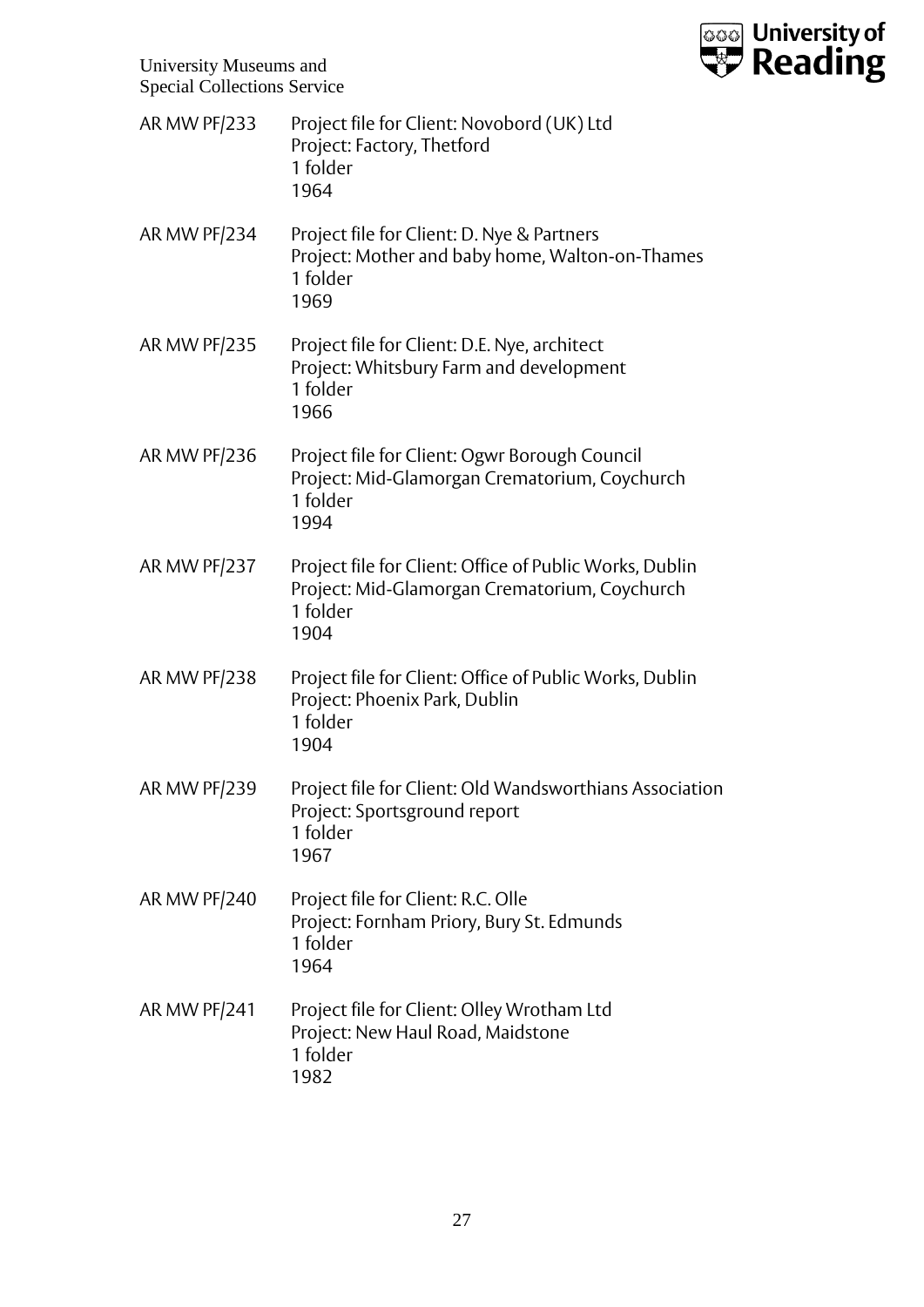

| AR MW PF/242 | Project file for Client: Otford Society<br>Project: M25 planning enquiry<br>1 folder<br>1979                       |
|--------------|--------------------------------------------------------------------------------------------------------------------|
| AR MW PF/243 | Project file for Client: Oxford Regional Hospital Board<br>Project: St. Johns hospital, Stone<br>1 folder<br>1961  |
| AR MW PF/244 | Project file for Client: Oxshott Parochial Church Council<br>Project: Oxshott churchyard<br>1 folder<br>1969       |
| AR MW PF/245 | Project file for Client: Gerald Palmer<br>Project: Bussock Mayne, Newbury, Berkshire<br>1 folder<br>1946-1948      |
| AR MW PF/246 | Project file for Client: Penge Urban District Council<br>Project: Penge canal<br>1 folder<br>1946                  |
| AR MW PF/247 | Project file for Client: Penhurst Parochial Church Council<br>Project: Penhurst Rectory Garden<br>1 folder<br>1981 |
| AR MW PF/248 | Project file for Client: Penton Hook Yacht Basin Co Ltd<br>Project: Penton Hook Yacht Basin<br>1 folder<br>1966    |
| AR MW PF/249 | Project file for Client: O.J. Phillipson<br>Project: Garden, Manor House, Everton<br>1 folder<br>1961              |
| AR MW PF/250 | Project file for Client: David Physick<br>Project: Garden & Pool, The Gate House, Pirbright<br>1 folder<br>1969    |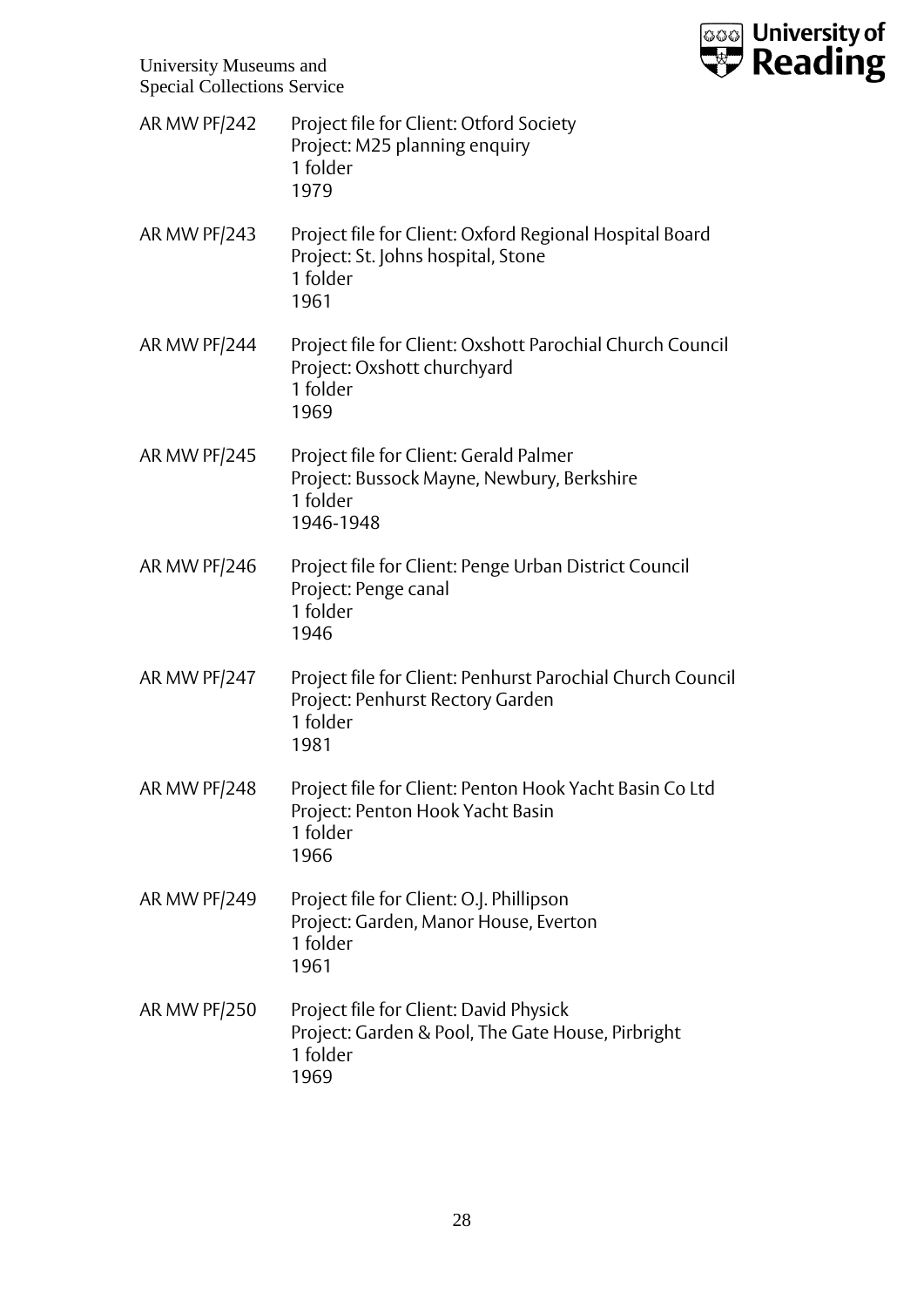

| <b>AR MW PF/251</b> | Project file for Client: Pioneer Concrete (Holdings) Ltd<br>Project: Aldermaston enquiry<br>5 folders<br>1973           |
|---------------------|-------------------------------------------------------------------------------------------------------------------------|
| <b>AR MW PF/252</b> | Project file for Client: Pioneer Aggregates Ltd<br>Project: Coton Hall planning application<br>1 folder<br>1973         |
| <b>AR MW PF/253</b> | Project file for Client: Pioneer Aggregates Ltd<br>Project: Runfold farm planning application<br>3 folders<br>1973      |
| AR MW PF/254        | Project file for Client: Pioneer Aggregates Ltd<br>Project: Ardleigh Pit<br>1 folder<br>1969                            |
| <b>AR MW PF/255</b> | Project file for Client: Pionter Group Holdings<br>Project: Haddiscoe Pit<br>1 folder<br>1972                           |
| <b>AR MW PF/256</b> | Project file for Client: M.L. Port<br>Project: Willersley Close, Sidcup, Kent, dispute with client<br>2 folders<br>1983 |
| <b>AR MW PF/257</b> | Project file for Client: C.T. Porter<br>Project: Garden at Heather Cottage, Sunningdale<br>1 folder<br>1971             |
| <b>AR MW PF/258</b> | Project file for Client: S. Prebble<br>Project: House in Sevenoaks, Kent<br>1 folder<br>1990-1991                       |
| <b>AR MW PF/259</b> | Project file for Client: Profiles Ski Centre<br>Project: Orpington, Kent<br>1 folder<br>1988                            |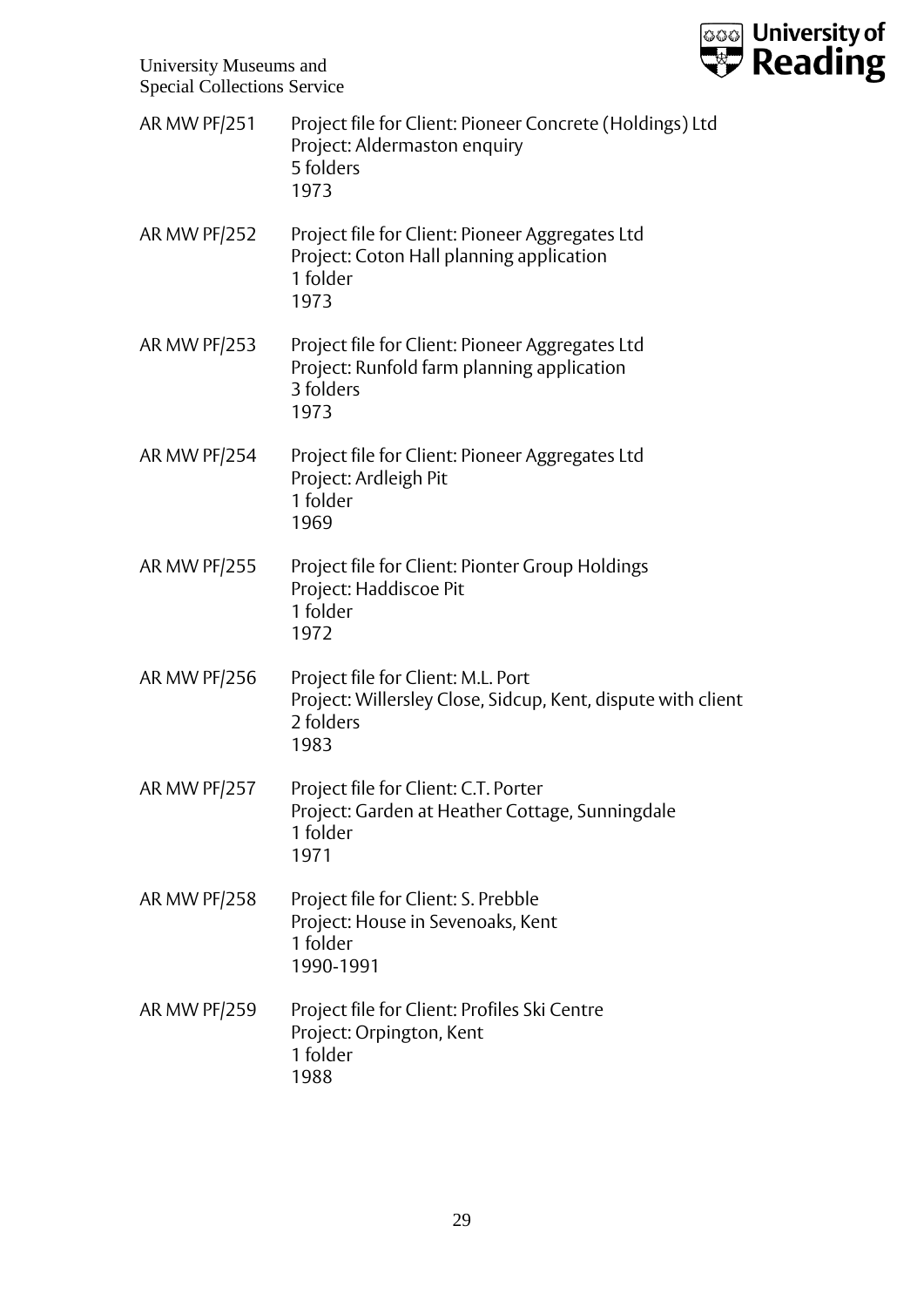

| AR MW PF/260        | Project file for Client: Prudential Assurance<br>Project: Poplar Walk, Croydon<br>folders<br>1982-1984                                |
|---------------------|---------------------------------------------------------------------------------------------------------------------------------------|
| AR MW PF/261        | Project file for Client: Purcell, Miller Tritton & Partners<br>Project: St. Margaret's Church, Rainham<br>1 folder<br>1985            |
| <b>AR MW PF/262</b> | Project file for Client: Queen Victoria Hospital<br>Project: McIndow Burns Unit, courtyard garden, East Grinstead<br>1 folder<br>1970 |
| AR MW PF/263        | Project file for Client: J.E. Quire<br>Project: Dispute with Paul Temple<br>1 folder<br>1975                                          |
| AR MW PF/264        | Project file for Client: P.G. Rackham<br>Project: Giles Farm, Pluckley, Ashford<br>2 folders<br>1990                                  |
| AR MW PF/265        | Project file for Client: Mr and Mrs Reeve<br>Project: House, Collier Street, Tonbridge<br>1 folder<br>1991                            |
| <b>AR MW PF/266</b> | Project file for Client: Renault Ltd<br>Project: Factory and offices premises, Acton<br>1 folder<br>1960                              |
| <b>AR MW PF/267</b> | Project file for Client: Richard, Thomas & Baldwin<br>Project: Ironstone quarry, Oxfordshire<br>1 folder<br>1961                      |
| AR MW PF/268        | Project file for Client: Richard, Thomas & Baldwin<br>Project: Spencer Works, Llanwern<br>5 folders<br>1967                           |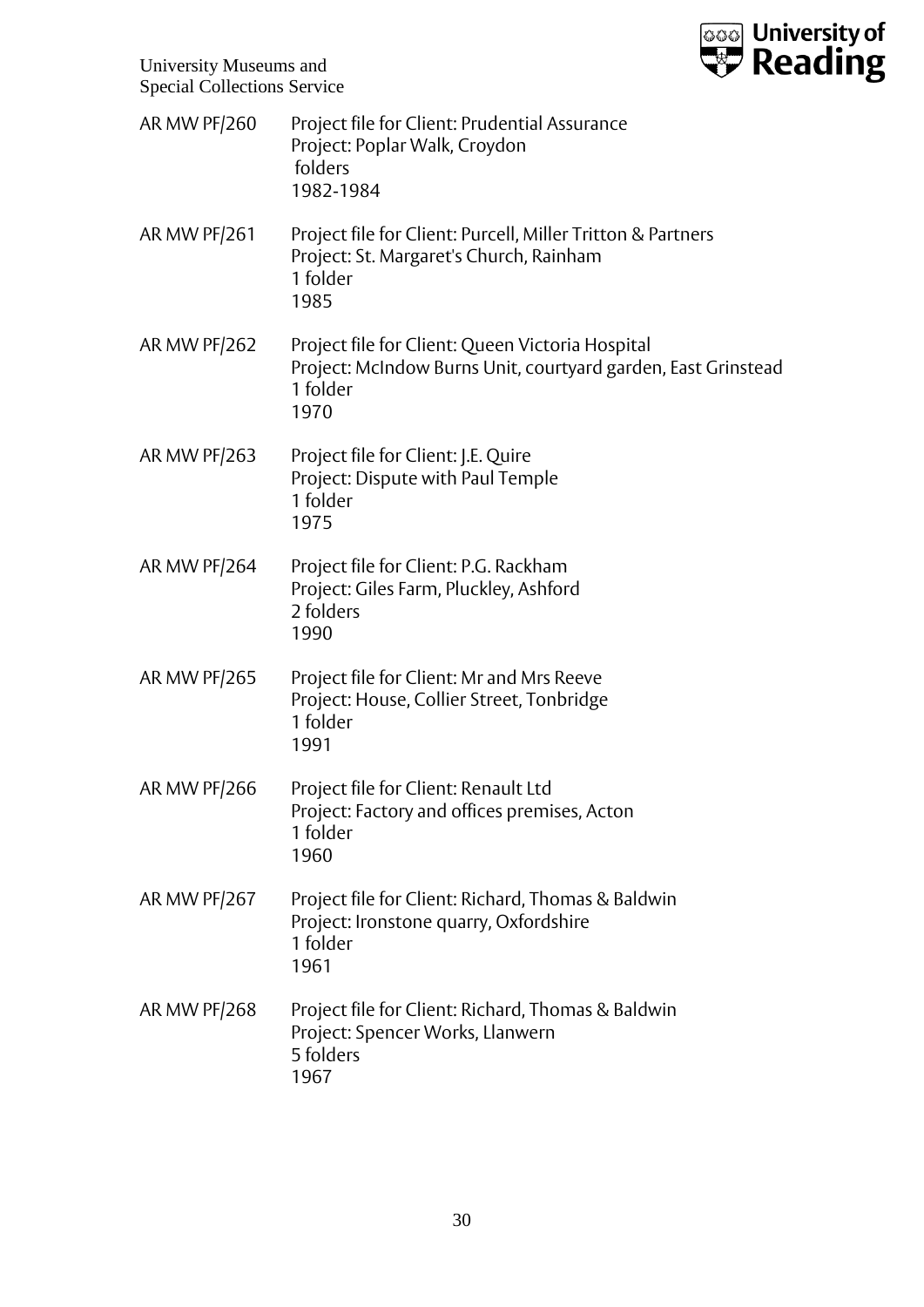

| AR MW PF/269        | Project file for Client: RMC Properties<br>Project: Witton-le-Wear<br>1 folder<br>1968-1969                 |
|---------------------|-------------------------------------------------------------------------------------------------------------|
| AR MW PF/270        | Project file for Client: Philip Robinson<br>Project: Garden in Hampstead<br>1 folder<br>1960                |
| <b>AR MW PF/271</b> | Project file for Client: Rom River Company Ltd<br>Project: Lichfield works<br>1 folder<br>1965              |
| AR MW PF/272        | Project file for Client: Rotax Ltd<br>Project: Sportsground<br>1 folder<br>1969                             |
| <b>AR MW PF/273</b> | Project file for Client: Rothamsted Experimental Station<br>Project: Renovation<br>1 folder<br>1941         |
| AR MW PF/274        | Project file for Client: Royal College of Physicians<br>Project: College garden<br>1 folder<br>1964         |
| <b>AR MW PF/275</b> | Project file for Client: Royal Horticultural Society<br>Project: Wisley, rock garden<br>1 folder<br>1910    |
| AR MW PF/276        | Project file for Client: Royal Masonic Institution for Girls<br>Project: Playing fields<br>1 folder<br>1971 |
| AR MW PF/277        | Project file for Client: The Rugby Portland Cement Co Ltd<br>Project: Barrington works<br>1 folder<br>1978  |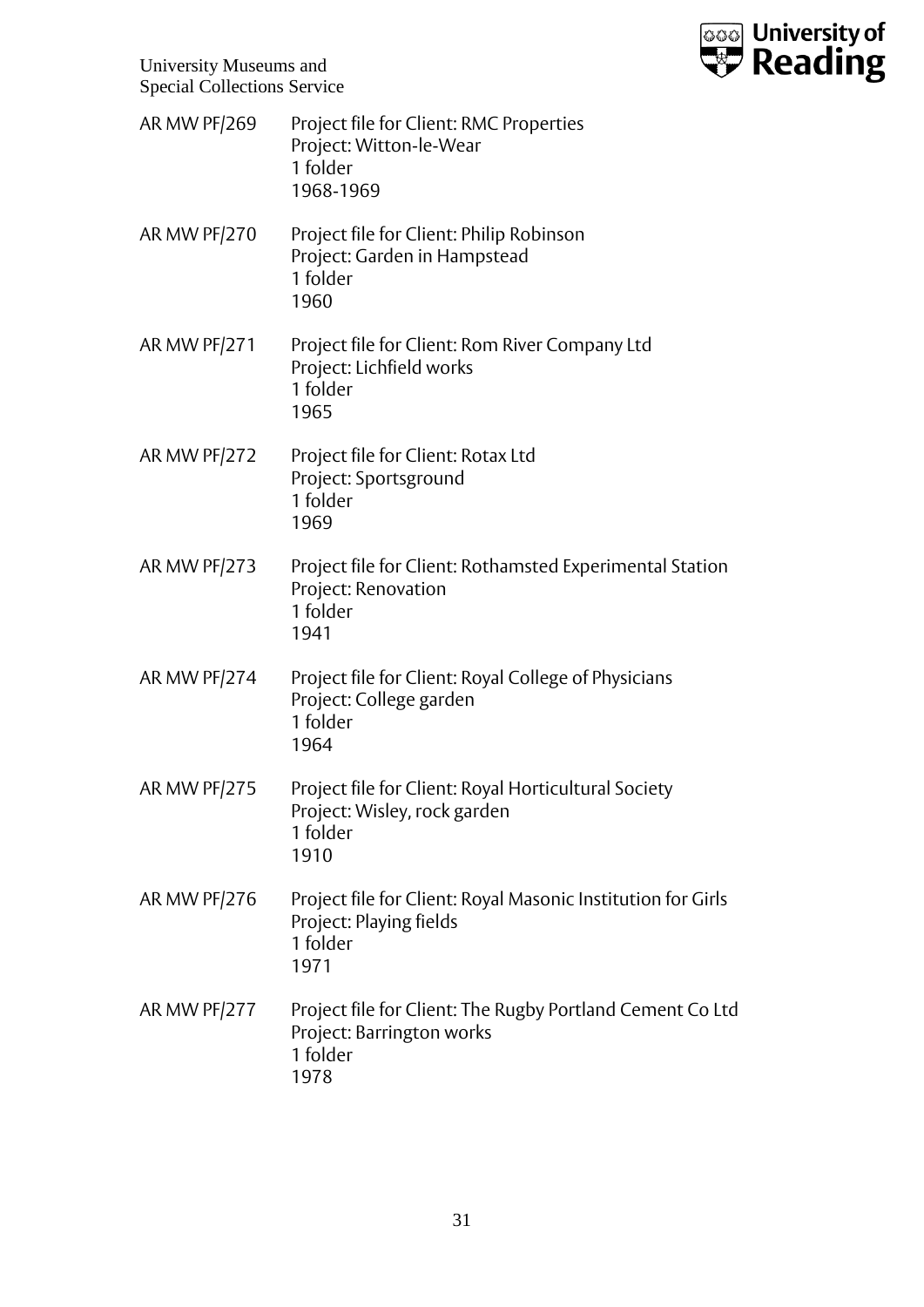

| AR MW PF/278 | Project file for Client: The Rugby Portland Cement Co Ltd<br>Project: Bush Farm, Cuxton<br>1 folder<br>1985                                |
|--------------|--------------------------------------------------------------------------------------------------------------------------------------------|
| AR MW PF/279 | Project file for Client: The Rugby Portland Cement Co Ltd<br>Project: Kensworth Quarry<br>11 folders<br>1963-1980                          |
| AR MW PF/280 | Project file for Client: The Rugby Portland Cement Co Ltd<br>Project: Lewes Works<br>1 folder<br>1968                                      |
| AR MW PF/281 | Project file for Client: The Rugby Portland Cement Co Ltd<br>Project: Park Farm<br>2 folders<br>1985                                       |
| AR MW PF/282 | Project file for Client: The Rugby Portland Cement Co Ltd<br>Project: Rochester works and Pring quarry<br>10 folders<br>1985               |
| AR MW PF/283 | Project file for Client: Runnymede Borough Council<br>Project: Riverside walk<br>15 folders<br>1969-1991                                   |
| AR MW PF/284 | Project file for Client: S.C. Johnson & Son Ltd<br>Project: Finished Goods Warehouse, Frimley Green, Surrey<br>2 folders<br>1970           |
| AR MW PF/285 | Project file for Client: St. John's Parochial Church Council<br>Project: Garden of Remembrance, Church Row, Hampstead<br>2 folders<br>1968 |
| AR MW PF/286 | Project file for Client: St. Leonard's Parish Church, Streatham<br>Project: Churchyard<br>1 folder<br>1940                                 |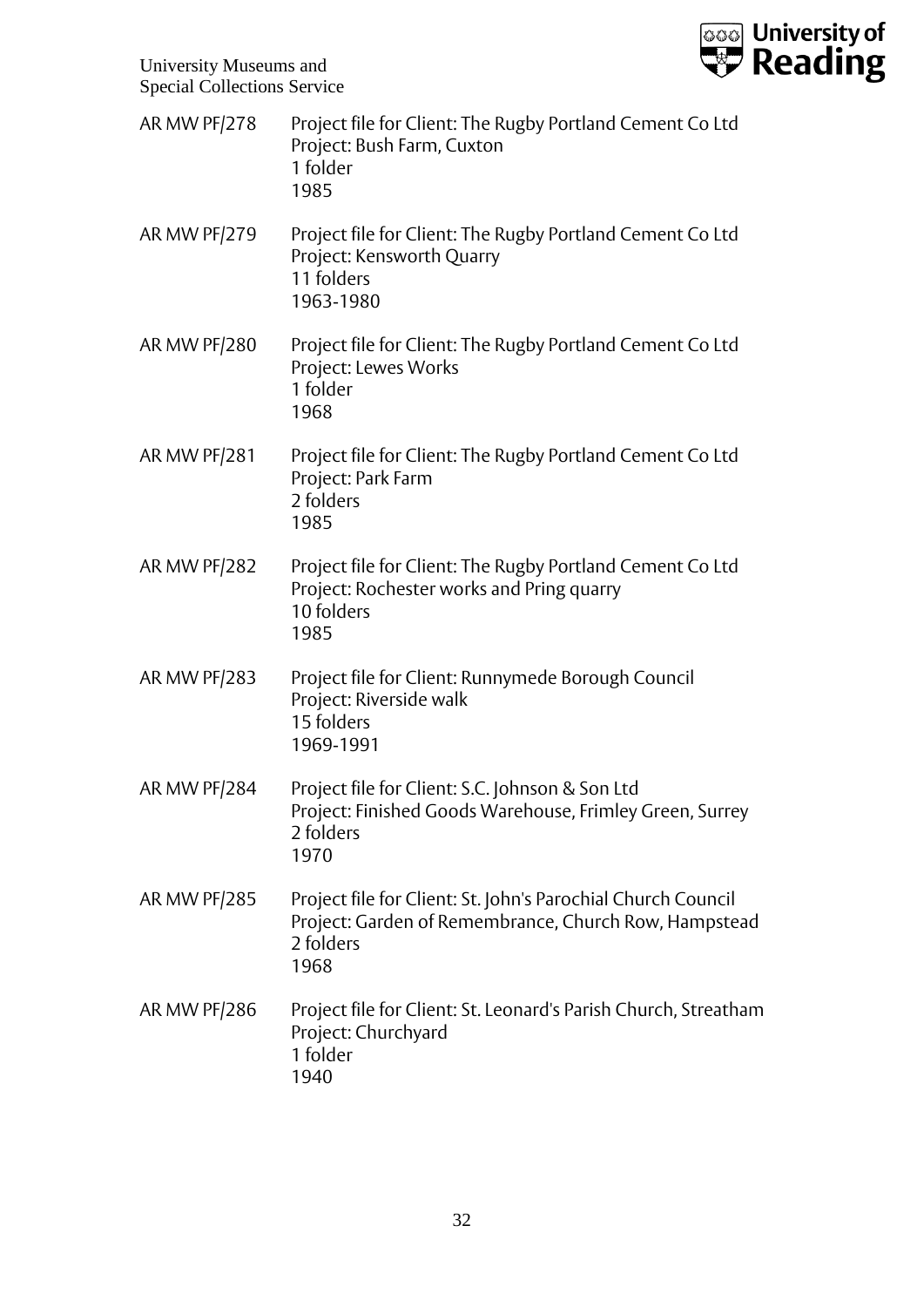

| AR MW PF/287        | Project file for Client: St. Paul's School, Barnes<br>Project: Playing fields<br>11 folders<br>1971-1975                                |
|---------------------|-----------------------------------------------------------------------------------------------------------------------------------------|
| AR MW PF/288        | Project file for Client: SCATS Ltd<br>Project: Proposed factory, Chilcombe, Winchester, Hampshire<br>1 folder<br>1964                   |
| AR MW PF/289        | Project file for Client: Sir Charles Seely<br>Project: Proposed pleasure drive from Freshwater to<br>Carisbrooke<br>1 folder<br>Undated |
| AR MW PF/290        | Project file for Client: Sevenoaks Tenants Ltd<br>Project: Holycake Terrace<br>1 folder<br>1991                                         |
| <b>AR MW PF/291</b> | Project file for Client: K.S. Sharp<br>Project: Garden, Tutnells Hill Farm, Wooton Wawen,<br>Warwickshire<br>1 folder<br>1960           |
| <b>AR MW PF/292</b> | Project file for Client: Sherwood Bonding Co Ltd<br>Project: Speke Works, Liverpool<br>1 folder<br>1965                                 |
| AR MW PF/293        | Project file for Client: Silent Channel Co Ltd<br>Project: Office forecourt, Huntingdon<br>1 folder<br>1962                             |
| AR MW PF/294        | Project file for Client: Mr and Mrs Sinclair<br>Project: Plaistow Lane, Bromley, Kent<br>1 folder<br>1991                               |
| AR MW PF/295        | Project file for Client: Sir Osbert Sitwell<br>Project: Pylons dispute, Renishaw Hall, Sheffield<br>1 folder<br>1964                    |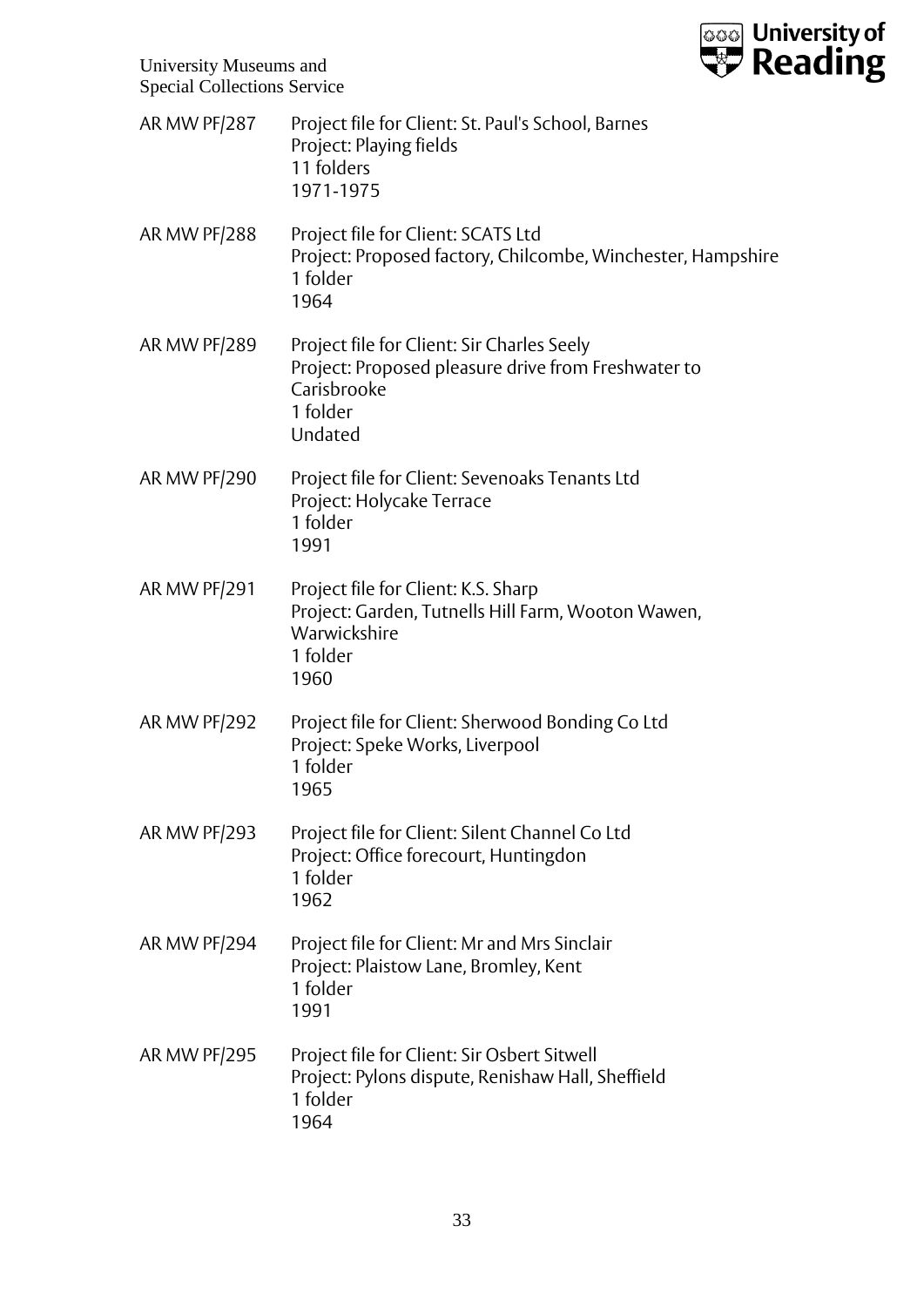

AR MW PF/296 Project file for Client: Smith Industries Ltd Project: Sudbury Hill Offices 2 folders 1970 AR MW PF/297 Project file for Client: Southern Region British Railways Staff Association Project: Waddon Club 1 folder 1962 AR MW PF/298 Project file for Client: Southwark Cathedral Project: Churchyard 1 folder 1970 AR MW PF/299 Project file for Client: Southwark Diocesan School Community Project: St. Richard's Roman Catholic Secondary School, Ashdown Road, Bexhill 1 folder 1961 AR MW PF/300 Project file for Client: Staffordshire County Council Project: Endon County Secondary School 1 folder 1969 AR MW PF/301 Project file for Client: Steel, Peech and Tozer Social Services Project: Sportsground 1 folder 1963 AR MW PF/302 Project file for Client: Stephen Toulson & Sons Ltd Project: Gravel pits appeal, Ilkley and Farfield Farm, Harewood 1 folder 1963 AR MW PF/303 Project file for Client: Stewart, Gore Project: The Dump Site, Manston, Thanet 1 folder 1994 AR MW PF/304 Project file for Client: Strand Hotels Ltd Project: Park Court International Hotels 1 folder 1975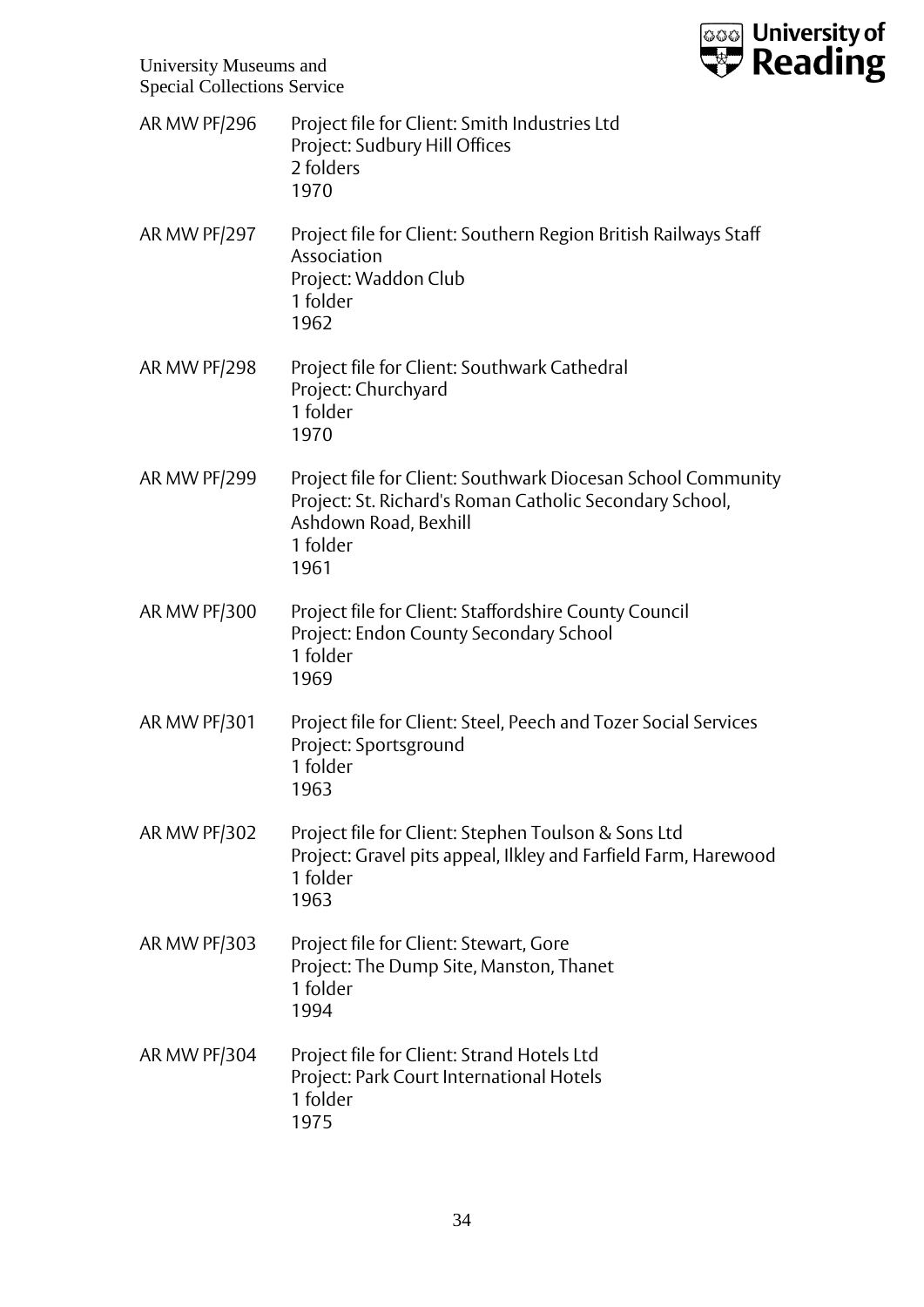

| <b>AR MW PF/305</b> | Project file for Client: Sunderland Council<br>Project: Amusement Park, Seaburn<br>1 folder<br>1939                                                |
|---------------------|----------------------------------------------------------------------------------------------------------------------------------------------------|
| AR MW PF/306        | Project file for Client: Surrey and Sussex Crematorium Limited<br>Project: Proposed new bungalows<br>1 folder<br>1970                              |
| AR MW PF/307        | Project file for Client: T.P. Bennett & Sons<br>Project: United Synagogue, St. John's Wood<br>1 folder<br>1964                                     |
| AR MW PF/308        | Project file for Client: T.P. Bennett & Sons<br>Project: Park International Hotel<br>1 folder<br>1974                                              |
| AR MW PF/309        | Project file for Client: N.M. Tate<br>Project: Britwell College, Otford, Kent<br>1 folder<br>1986                                                  |
| AR MW PF/310        | Project file for Client: Thames Estuary Terminals Limited<br>Project: Isle of Grain terminal<br>1 folder<br>1989                                   |
| AR MW PF/311        | Project file for Client: Thomas Ford & Partners<br>Project: Rockdale Flats, Sevenoaks, Kent<br>1 folder<br>1982                                    |
| AR MW PF/312        | Project file for Client: Thorn Tube Components Ltd<br>Project: Ballincollig Proposed Development, Cork, Republic of<br>Ireland<br>1 folder<br>1974 |
| AR MW PF/313        | Project file for Client: Trust House Forte Ltd<br>Project: The Post House, Brentwood<br>1 folder<br>1971                                           |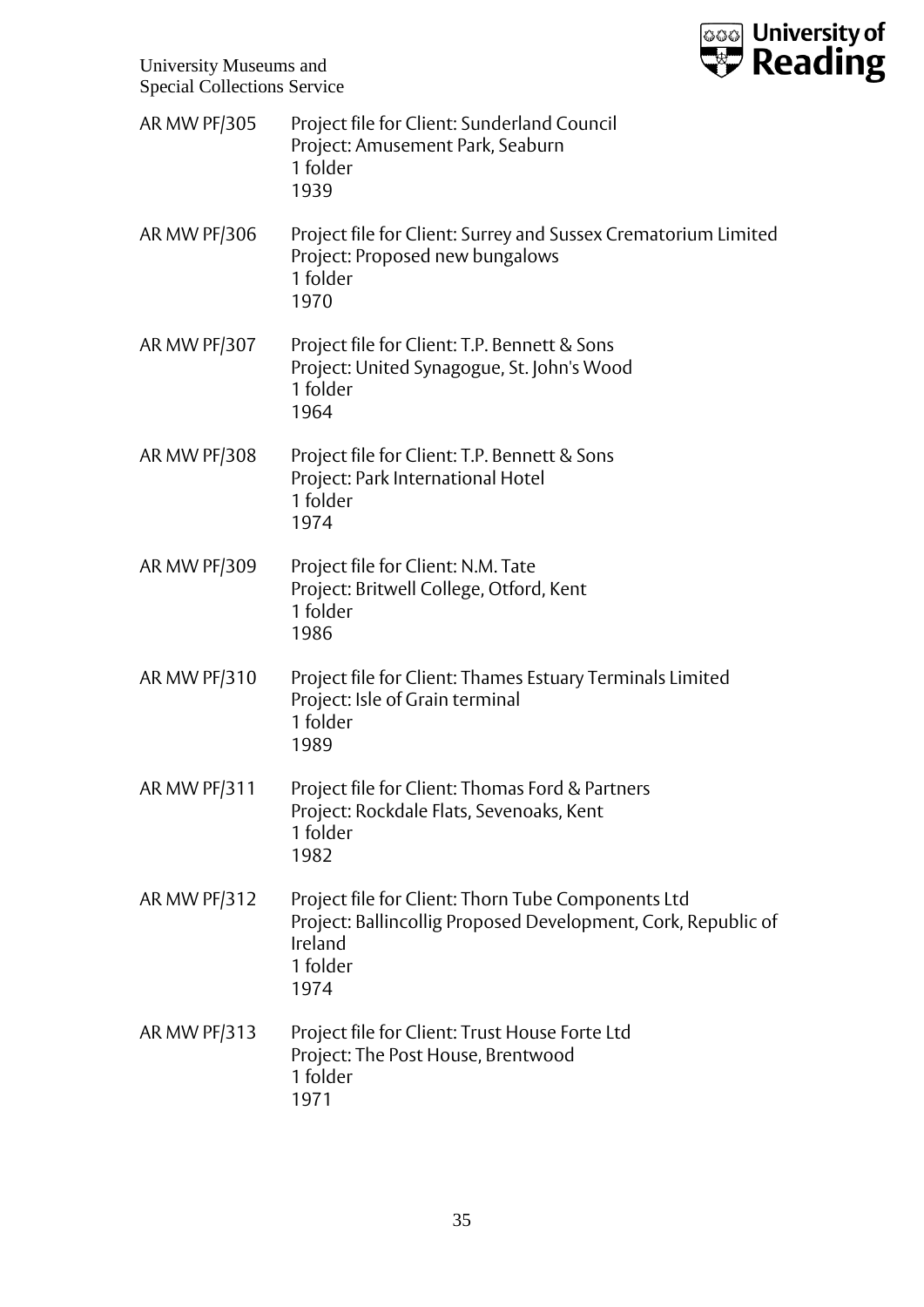

AR MW PF/314 Project file for Client: Trust House Forte Ltd Project: The Post House, Leeds 4 folders 1972 AR MW PF/315 Project file for Client: Air Commodore C.J.R. Turner Project: Garden, Pirbright, Surrey 1 folder 1968 AR MW PF/316 Project file for Client: Uniland Properties Limited Project: Harp Lane office development, London 1 folder 1980 AR MW PF/317 Project file for Client: Upjohn Ltd Project: Factory, Crawley 1 folder 1964 AR MW PF/318 Project file for Client: Vauxhall Motors Ltd Project: Brache Estate sportsground 2 folders 1969 AR MW PF/319 Project file for Client: Vauxhall Motors Ltd Project: Chaul End Farm, Dunstable 7 folders 1978 AR MW PF/320 Project file for Client: Vauxhall Motors Ltd Project: Engineering proving ground, Lidlington 7 folders 1973 AR MW PF/321 Project file for Client: Vauxhall Motors Ltd Project: Ellesmere Port 2 folders 1971 AR MW PF/322 Project file for Client: Vauxhall Motors Ltd Project: Spare parts warehouse, Sundon, Luton 2 folders 1978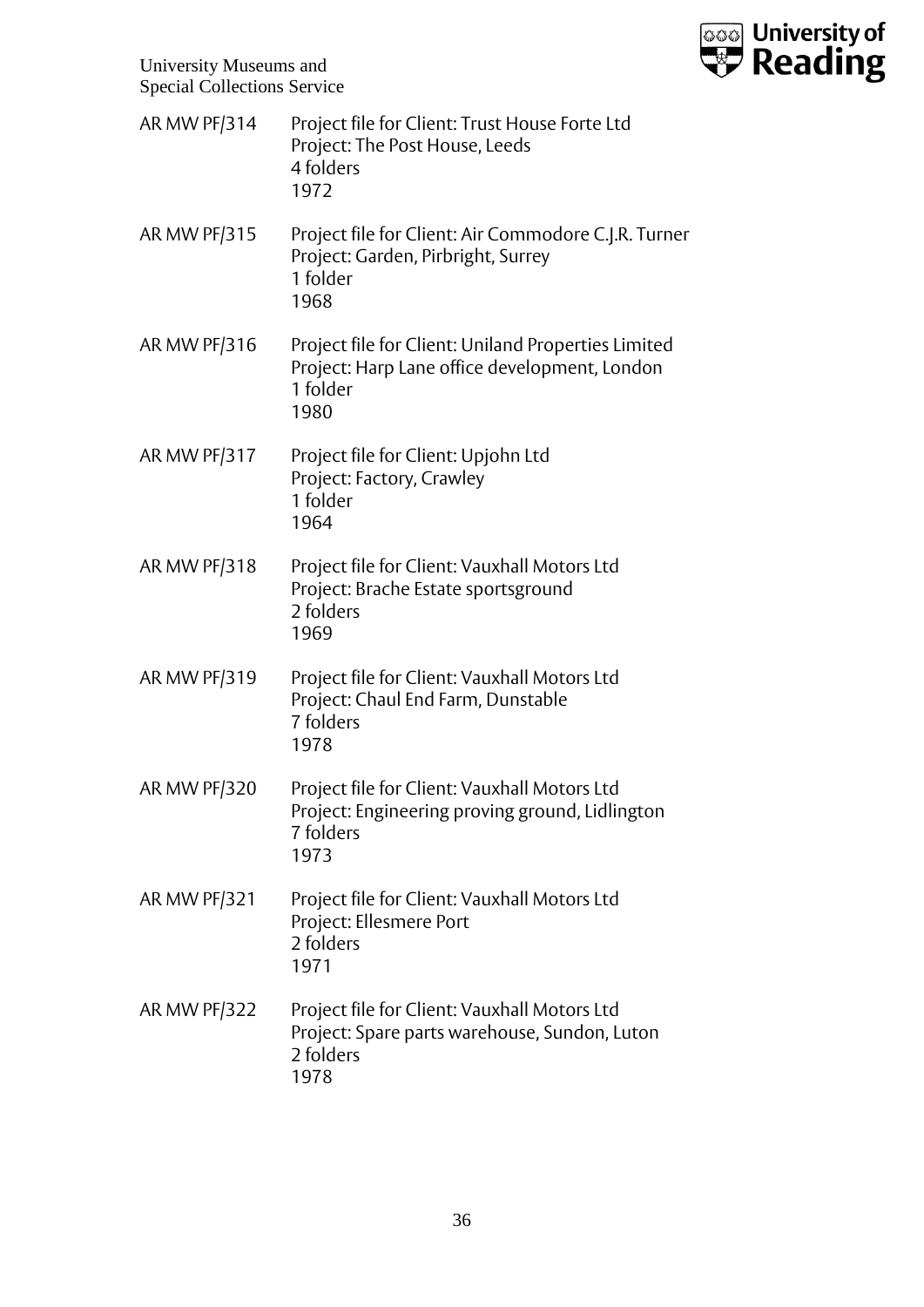

University Museums and Special Collections Service

| AR MW PF/323        | Project file for Client: C. Villiers<br>Project: Garden, Sunninghill<br>1 folder<br>1964                          |
|---------------------|-------------------------------------------------------------------------------------------------------------------|
| AR MW PF/324        | Project file for Client: Volkswagen Ltd<br>Project: Storage area, Ramsgate, Kent<br>1 folder<br>1965              |
| AR MW PF/325        | Project file for Client: W.E. Groundworks Ltd v. Mr C.M. Creed                                                    |
|                     | 2 folders<br>1991                                                                                                 |
| <b>AR MW PF/326</b> | Project file for Client: Rev. L.J. Waite<br>Project: St. John's garden of remembrance, Woking<br>1 folder<br>1968 |
| AR MW PF/327        | Project file for Client: Wates Ltd<br>Project: Housing development, Ham<br>1 folder<br>1960                       |
| AR MW PF/328        | Project file for Client: Watney Lyon Motels Ltd<br>Project: Castle Bromwich Motel<br>1 folder<br>1972             |
| AR MW PF/329        | Project file for Client: Watney Lyon Motels Ltd<br>Project: Chichester Motel<br>1 folder<br>1968                  |
| AR MW PF/330        | Project file for Client: Watney Lyon Motels Ltd<br>Project: Falcon Hotel, Stratford<br>1 folder<br>1969           |
| AR MW PF/331        | Project file for Client: Watney Lyon Motels Ltd<br>Project: Forth Bridges Motel<br>1 folder<br>1969               |
|                     |                                                                                                                   |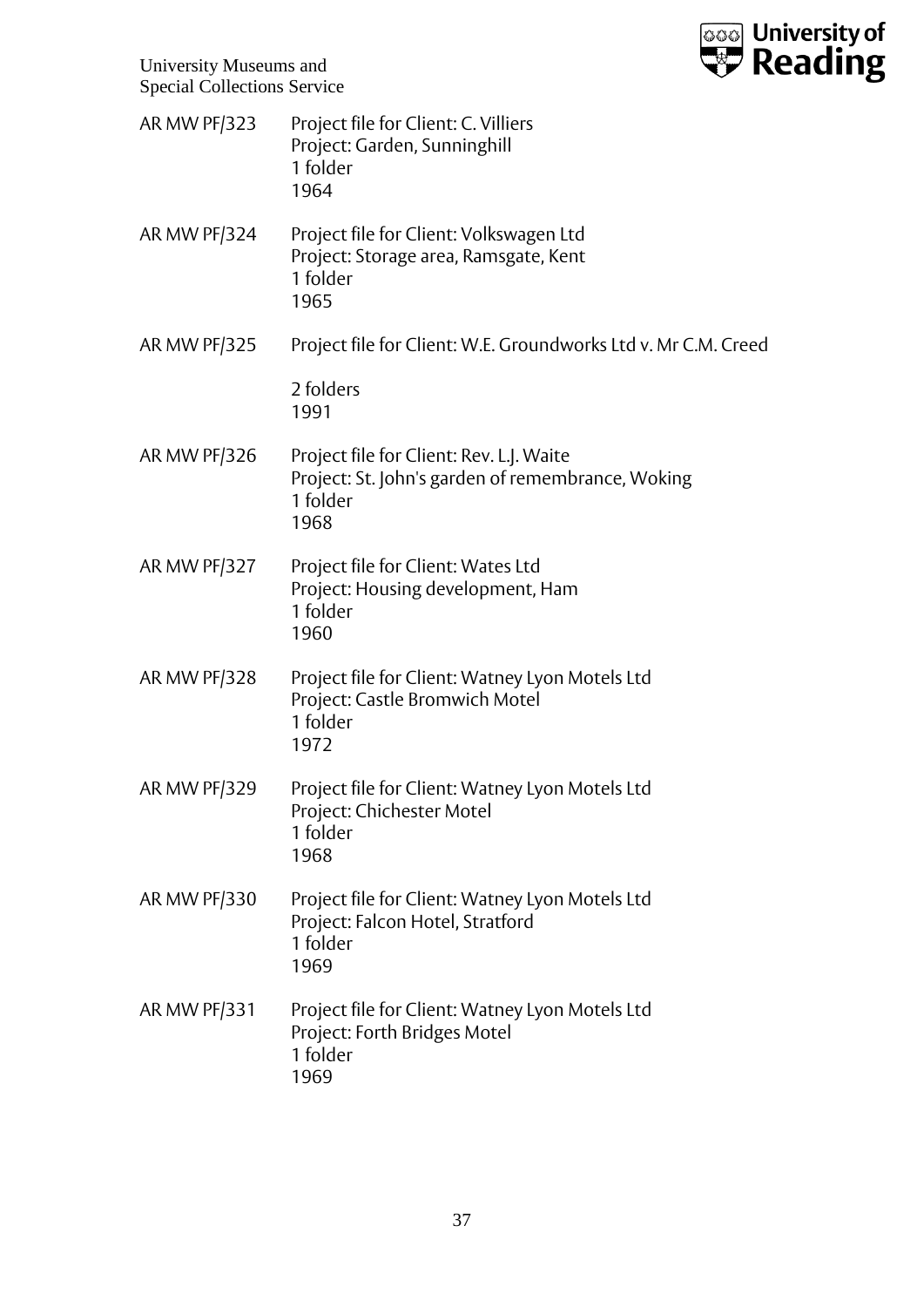

| AR MW PF/332        | Project file for Client: Watney Lyon Motels Ltd<br>Project: Worsley Motel, Manchester<br>1 folder<br>1967                                          |
|---------------------|----------------------------------------------------------------------------------------------------------------------------------------------------|
| AR MW PF/333        | Project file for Client: John R. Watts<br>Project: Lyndhurst Drive, Sevenoaks, Kent<br>1 folder<br>1994                                            |
| AR MW PF/334        | Project file for Client: Wentworth Builders Ltd<br>Project: Runnymede Court, Egham<br>1 folder<br>1964                                             |
| <b>AR MW PF/335</b> | Project file for Client: West Heath School, Sevenoaks<br>Project: Japanese Garden restoration<br>1 folder<br>1991                                  |
| AR MW PF/336        | Project file for Client: West Hertfordshire Main Drainage<br>Authority<br>Project: Blackbirds Works, Aldenham, Hertfordshire<br>12 folders<br>1976 |
| AR MW PF/337        | Project file for Client: West Hertfordshire Main Drainage<br>Authority<br>Project: Drop Lane Pumping Station<br>1 folder<br>1976                   |
| AR MW PF/338        | Project file for Client: West Hertfordshire Main Drainage<br>Authority<br>Project: Smug Oak Sludge tanker filling station<br>1 folder<br>1976      |
| AR MW PF/339        | Project file for Client: West Hertfordshire Main Drainage<br>Authority<br>Project: Watford Rural District Council refuse tip<br>1 folder<br>1976   |
| AR MW PF/340        | Project file for Client: Windell & Trollope<br>Project: UASF/RAF Upper Hayford<br>1 folder<br>1981                                                 |